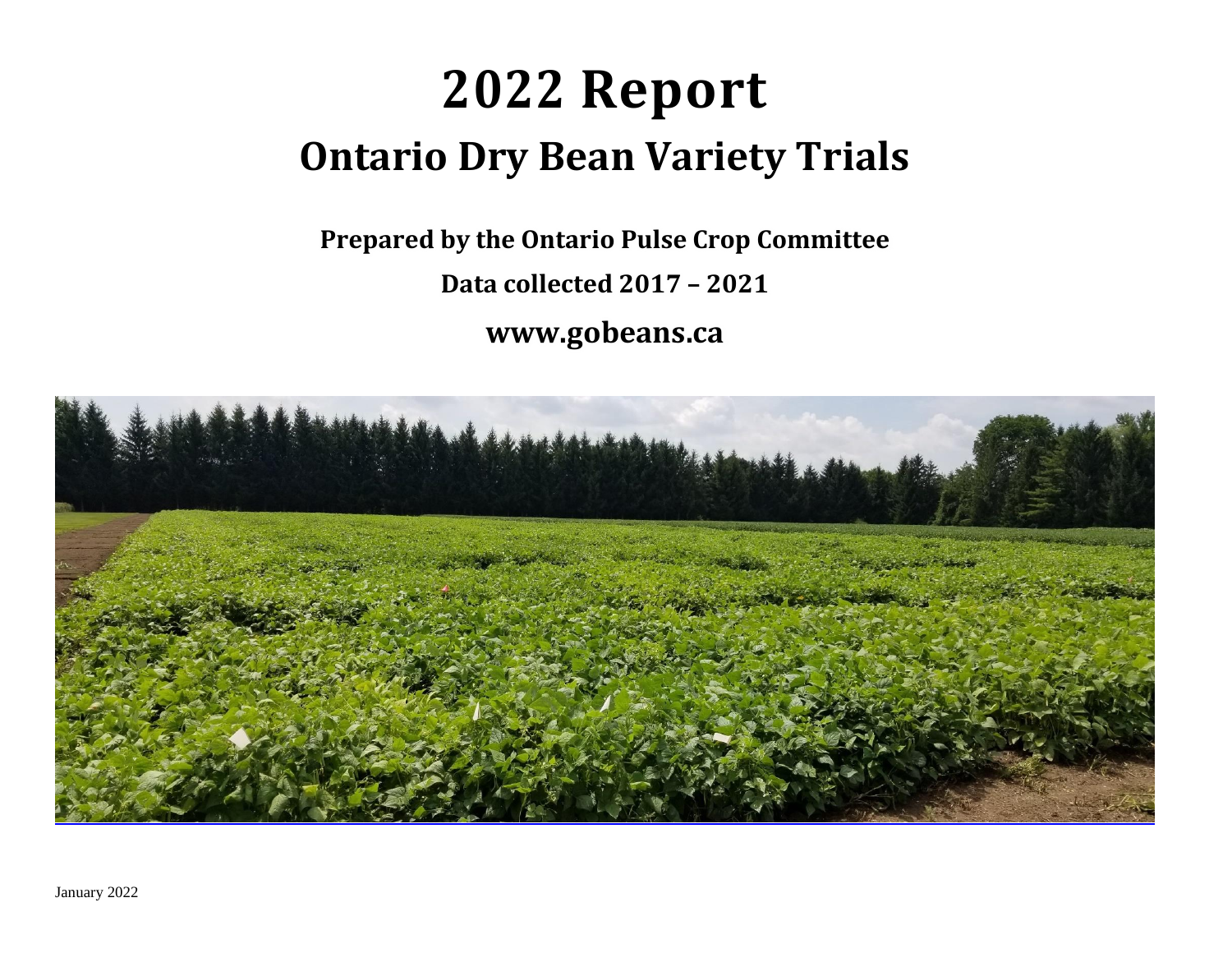This infosheet contains the most recent variety information for registered dry edible bean varieties planted and harvested in 2021. Experimental and non-registered varieties may also be included in the trials, but data is not presented. Contact one of the individuals listed below, for information on other varieties or to comment on the trials. The information is prepared annually by the Ontario Pulse Crop Committee (OPCC).

## **REFERENCES:**

## **For more information contact:**

| Meghan Moran                                                 | Chris Gillard                                                |
|--------------------------------------------------------------|--------------------------------------------------------------|
| Canola & Edible Bean Specialist                              | Associate Professor, Dry Bean Agronomy & Pest Management     |
| Chair of the Ontario Pulse Crop Committee                    | Department of Plant Agriculture                              |
| Ontario Ministry of Agriculture, Food and Rural Affairs      | University of Guelph, Ridgetown Campus                       |
| Email: meghan.moran@ontario.ca                               | Ridgetown, ON NOP 2CO                                        |
| Phone: 519-546-1725                                          | E-mail: cgillard@uoguelph.ca                                 |
|                                                              | Phone: 519-674-1500 x63632                                   |
| Dr. Jamie Larsen                                             | <b>Emily Morneau</b>                                         |
| Research Scientist, Dry Bean Breeding                        | Technician, Secretary of the OPCC                            |
| Co-ordinator of the Coloured Bean Variety Performance Trials | Co-ordinator of the Coloured Bean Variety Performance Trials |
| Agriculture and Agri-Food Canada                             | Agriculture and Agri-Food Canada                             |
| 2585 County Rd 20                                            | 2585 County Rd 20                                            |
| Harrow, ON NOR 1G0                                           | Harrow, ON NOR 1G0                                           |
| E-mail: jamie.larsen@agr.gc.ca                               | E-mail: emily.morneau@agr.gc.ca                              |
| Phone: 519-738-1216                                          | Phone: 519-325-8279                                          |
| Dr. K. Peter Pauls                                           | Lyndsay Schram                                               |
| Professor, Genomics and Dry Bean Breeding                    | Technician                                                   |
| Department of Plant Agriculture                              | Department of Plant Agriculture                              |
| University of Guelph                                         | University of Guelph                                         |
| Crop Science Bldg., Room 325                                 | Crop Science Bldg.                                           |
| Guelph, ON N1G 2W1                                           | Guelph, ON N1G 2W1                                           |
| E-mail: ppauls@uoguelph.ca                                   | E-mail: Ischram@uoguelph.ca                                  |
| Phone: 519-824-4120 x54136                                   | Phone: 519-824-4120 x58339                                   |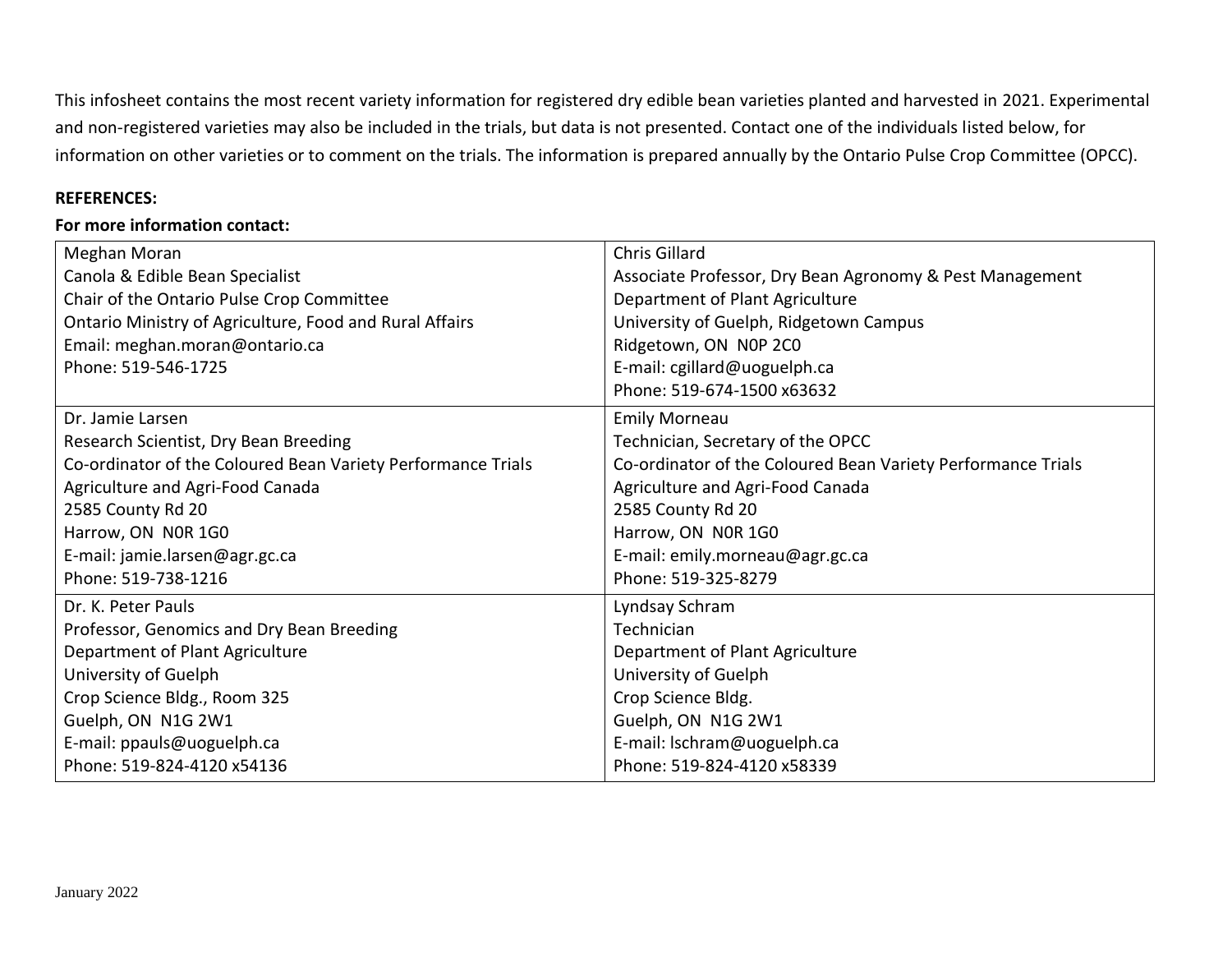#### **TABLE OF CONTENTS:**

- Table 1a 2016-2020 White Bean Variety Performance Trial, Long Season Area
- Table 1b 2017-2021 White Bean Variety Performance Trial, Short Season Area
- Graph 1c 2019-2021 White Bean Variety Performance Trial, Short Season Area, 3 Year Average
- Graph 1d 2018-2020 White Bean Variety Performance Trial, Long Season Area, 3 Year Average
- Table 2 2019–2021 White Bean Characteristics and Distributors
- Table 3 2019–2021 Coloured Bean Major Variety Performance and Characteristics
- Table 4 2017-2021 Average Coloured Bean Major Performance
- Table 4a St. Thomas Station Report: 2017-2021 Coloured Bean Major Performance Trial
- Table 4b Exeter Station Report: 2018–2021 Coloured Bean Major Performance Trial
- Table 4c Elora Station Report: 2016-2020 Coloured Bean Major Performance Trial
- Table 4d Woodstock Station Report: 2017-2021 Coloured Bean Major Performance Trial
- Graph 4e 2019-2021 Cranberry Bean Variety Performance Trial, All Areas, 3 Year Average
- Graph 4f 2018-2020 Kidney Bean Variety Performance Trial, All Areas, 3 Year Average
- Table 5 2017-2021 Coloured Bean Minor Variety Performance Trial
- Graph 5a 2019-2021 Coloured Bean Minor Variety Performance Trial, All Areas, 3 Year Average
- Table 6 2017-2021 Coloured Bean Minor Characteristics and Distributors
- Table 7 Addresses of Distributors for Edible Bean Varieties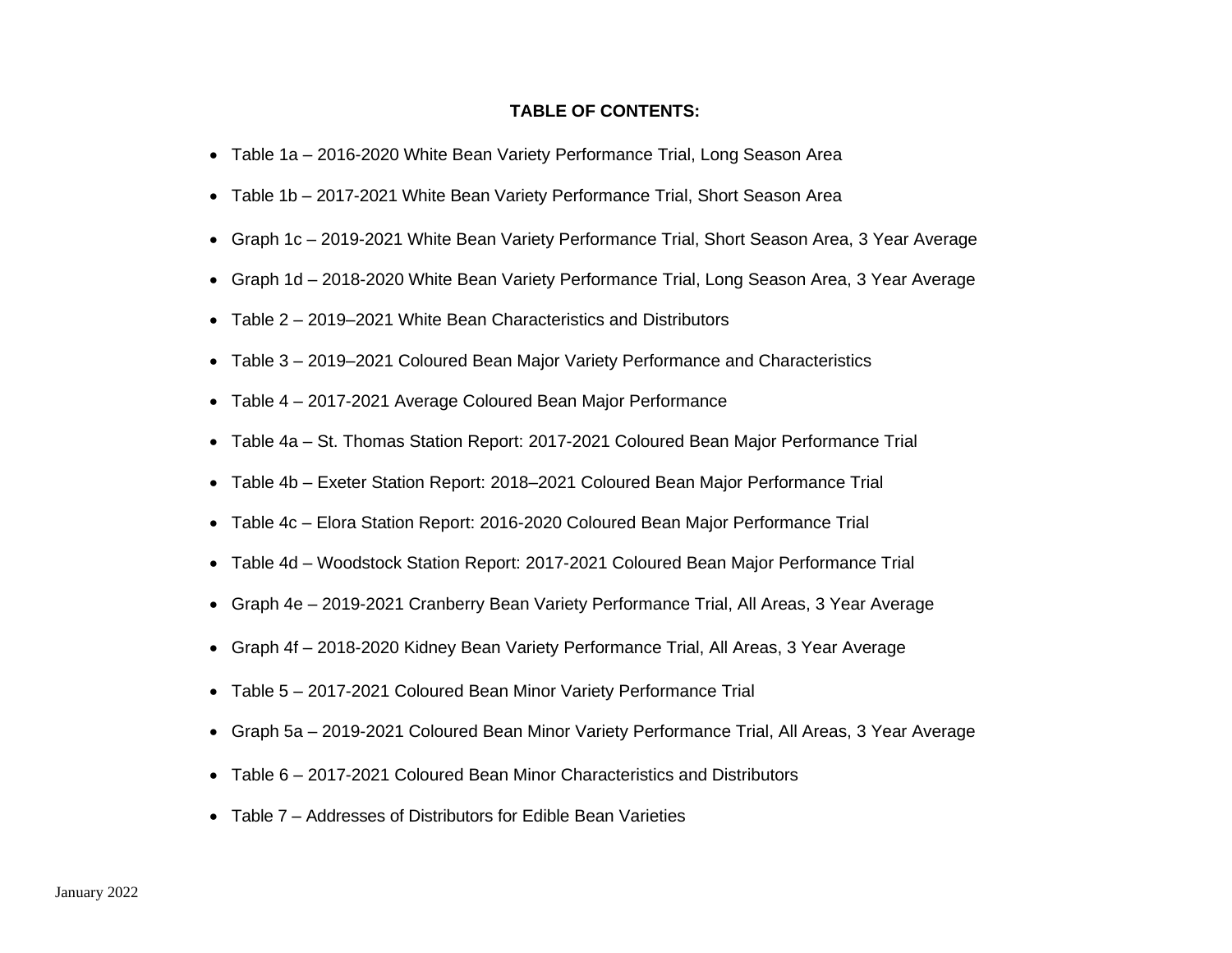### **Table 1a - 2016-2020 White Bean Variety Performance Trial, Long Season Area**

|                                     |                 |                                                     |                                        |                          |                          |                          |                          |                          | Yield (lbs/ac) <sup>1</sup> |      |                          |                          |                        |        |      |
|-------------------------------------|-----------------|-----------------------------------------------------|----------------------------------------|--------------------------|--------------------------|--------------------------|--------------------------|--------------------------|-----------------------------|------|--------------------------|--------------------------|------------------------|--------|------|
|                                     | Days to         |                                                     | Long Season All Locations <sup>4</sup> |                          |                          |                          |                          | St Thomas                |                             |      |                          |                          | Woodstock <sup>4</sup> |        |      |
| Variety                             | <b>Maturity</b> | 5 Year                                              | 4 Year                                 | 3 Year                   | 2 Year                   | 5 Year                   | 4 Year                   | 3 Year                   | 2 Year                      | 2020 | 5 Year                   | 4 Year                   | 3 Year                 | 2 Year | 2020 |
| <b>Indi</b>                         | 90              | $\overline{a}$                                      | $\overline{\phantom{a}}$               | 3704                     | 3524                     | $\overline{\phantom{0}}$ | $\overline{\phantom{a}}$ | 4221                     | 4426                        | 4770 | $-$                      | $\overline{\phantom{0}}$ | 3188                   | 2622   | 1790 |
| <b>OAC Fusion</b>                   | 90              | 2820                                                | 2975                                   | 3037                     | 2962                     | 3162                     | 3200                     | 3153                     | 3497                        | 4123 | 2478                     | 2750                     | 2920                   | 2426   | 2038 |
| <b>Bolt</b>                         | 90              | 2842                                                | 3021                                   | 3171                     | 2984                     | 3105                     | 3180                     | 3270                     | 3440                        | 3685 | 2580                     | 2862                     | 3072                   | 2528   | 2149 |
| <b>AAC Shock</b>                    | 90              | 2901                                                | 3058                                   | 3215                     | 3283                     | 3161                     | 3195                     | 3255                     | 3589                        | 3784 | 2641                     | 2921                     | 3176                   | 2977   | 2396 |
| <b>HMS Medalist</b>                 | 91              | $\hspace{0.05cm} -\hspace{0.05cm} -\hspace{0.05cm}$ | $\overline{\phantom{a}}$               | $\overline{\phantom{a}}$ | 3566                     | $\overline{\phantom{a}}$ | $\overline{\phantom{a}}$ | $\overline{\phantom{a}}$ | 4291                        | 4443 | $-$                      | --                       | --                     | 2840   | 2256 |
| <b>OAC Thunder</b>                  | 91              | 2707                                                | 2944                                   | 3038                     | 3132                     | 3187                     | 3389                     | 3446                     | 3971                        | 3968 | 2228                     | 2499                     | 2629                   | 2292   | 1949 |
| <b>OAC Charm</b>                    | 92              | $\overline{\phantom{a}}$                            | $\overline{\phantom{a}}$               | 3674                     | 3631                     | $\overline{\phantom{a}}$ | $\overline{\phantom{a}}$ | 3892                     | 4243                        | 4394 | --                       | --                       | 3456                   | 3019   | 2417 |
| <b>SV1893GH</b>                     | 92              | $\qquad \qquad -$                                   | $\hspace{0.05cm} \textbf{--}$          | $\qquad \qquad -$        | $\overline{\phantom{a}}$ | $\qquad \qquad -$        | $\qquad \qquad -$        | --                       | $\overline{\phantom{a}}$    | 4280 | --                       | --                       | --                     | --     | 2000 |
| Lightning                           | 92              | 2737                                                | 2897                                   | 3050                     | 2960                     | 2967                     | 3041                     | 3102                     | 3491                        | 3424 | 2507                     | 2753                     | 2999                   | 2430   | 2249 |
| Armada                              | 92              | $\overline{\phantom{a}}$                            | $\overline{\phantom{a}}$               | 3844                     | 3708                     | $\overline{\phantom{a}}$ | $\hspace{0.05cm} \ldots$ | 4221                     | 4362                        | 4580 | $- -$                    | $-$                      | 3467                   | 3054   | 2414 |
| <b>OAC Marker</b>                   | 93              | $\hspace{0.05cm} -\hspace{0.05cm} -\hspace{0.05cm}$ | $\overline{\phantom{m}}$               | 3421                     | 3384                     | $\overline{\phantom{a}}$ | $\overline{\phantom{a}}$ | 3684                     | 4048                        | 4135 | --                       | --                       | 3159                   | 2721   | 2338 |
| <b>Blizzard</b>                     | 93              | $\qquad \qquad -$                                   | $--$                                   | 3762                     | 3673                     | $\overline{\phantom{a}}$ | $\overline{\phantom{a}}$ | 4269                     | 4478                        | 4648 | $-$                      | --                       | 3255                   | 2867   | 2392 |
| <b>OAC Plasma</b>                   | 94              | 3213                                                | 3416                                   | 3538                     | 3541                     | 3456                     | 3553                     | 3627                     | 4057                        | 4341 | 2971                     | 3278                     | 3449                   | 3025   | 2510 |
| <b>Mist</b>                         | 94              | 3093                                                | 3293                                   | 3546                     | 3466                     | 3582                     | 3637                     | 3921                     | 4138                        | 4438 | 2604                     | 2949                     | 3172                   | 2795   | 2157 |
| Lighthouse                          | 95              | 3201                                                | 3407                                   | 3558                     | 3426                     | 3783                     | 3909                     | 3981                     | 4235                        | 4464 | 2619                     | 2905                     | 3136                   | 2616   | 2091 |
| <b>AAC Argosy</b>                   | 95              | 3264                                                | 3474                                   | 3581                     | 3522                     | 3736                     | 3875                     | 3909                     | 4121                        | 4141 | 2792                     | 3072                     | 3253                   | 2923   | 2418 |
| Nautica                             | 95              | 3171                                                | 3346                                   | 3370                     | 3238                     | 3683                     | 3799                     | 3740                     | 3962                        | 3828 | 2659                     | 2893                     | 3000                   | 2515   | 1716 |
| T9905                               | 95              | 3391                                                | 3601                                   | 3821                     | 3545                     | 3912                     | 4040                     | 4326                     | 4346                        | 4547 | 2870                     | 3162                     | 3316                   | 2744   | 2256 |
| <b>AC Apex</b>                      | 95              | 3206                                                | 3419                                   | 3495                     | 3518                     | 3603                     | 3699                     | 3682                     | 4166                        | 4095 | 2808                     | 3140                     | 3309                   | 2871   | 2452 |
| <b>OAC Equinox</b>                  | 97              | $--$                                                | $\hspace{0.05cm} \textbf{--}$          | 3816                     | 3711                     | $\overline{\phantom{a}}$ | $\overline{\phantom{a}}$ | 4181                     | 4603                        | 4803 |                          | --                       | 3451                   | 2820   | 2274 |
| <b>OAC Award</b>                    | 97              | $-$                                                 | $\overline{\phantom{a}}$               | 3688                     | 3703                     | $\overline{\phantom{a}}$ | $\overline{\phantom{a}}$ | 3799                     | 4233                        | 4364 | $\overline{\phantom{a}}$ | $-$                      | 3576                   | 3172   | 2797 |
| Rogue                               | 97              | 3304                                                | 3519                                   | 3610                     | 3490                     | 3574                     | 3667                     | 3671                     | 3890                        | 3952 | 3035                     | 3371                     | 3549                   | 3091   | 2500 |
| Rexeter                             | 98              | 3062                                                | 3234                                   | 3374                     | 3247                     | 3699                     | 3787                     | 3912                     | 4258                        | 4380 | 2425                     | 2681                     | 2837                   | 2235   | 1880 |
| Average Yield (lbs/ac) <sup>1</sup> |                 | 3065                                                | 3257                                   | 3491                     | 3419                     | 3472                     | 3569                     | 3774                     | 4084                        | 4243 | 2658                     | 2945                     | 3208                   | 2754   | 2236 |
| LSD (0.05) <sup>3</sup>             |                 | 153                                                 | 173                                    | 203                      | 213                      | 254                      | 288                      | 330                      | 323                         | 470  | 171                      | 194                      | 234                    | 278    | 348  |

<sup>1</sup> To convert lbs/acre to t/ha divide by 893.

<sup>2</sup> Maturity is 3 year average. Maturity rating is affected by planting date and area where variety is being grown. Varieties are rated

as mature when 95% of the pods are ripe. Normally, 3-10 additional drying days are needed before the crop is dry enough for combining.

<sup>3</sup> LSD (0.05) - the LSD is a measure of variability within the trial. There is a ninety five percent

probability that yields that differ by an amount greater than the LSD are different.

Yields that differ by an amount less or equal to the LSD should be considered the same.

<sup>4</sup>No sufficient data was generated in 2021 for long season locations.

| Long Season Testing Locations                            |  |  |  |  |  |  |  |  |  |
|----------------------------------------------------------|--|--|--|--|--|--|--|--|--|
| 2017<br>2019<br>2018<br><b>St Thomas</b><br>2020<br>2016 |  |  |  |  |  |  |  |  |  |
| 2019<br>2017<br>2020<br>2018<br><b>Woodstock</b><br>2016 |  |  |  |  |  |  |  |  |  |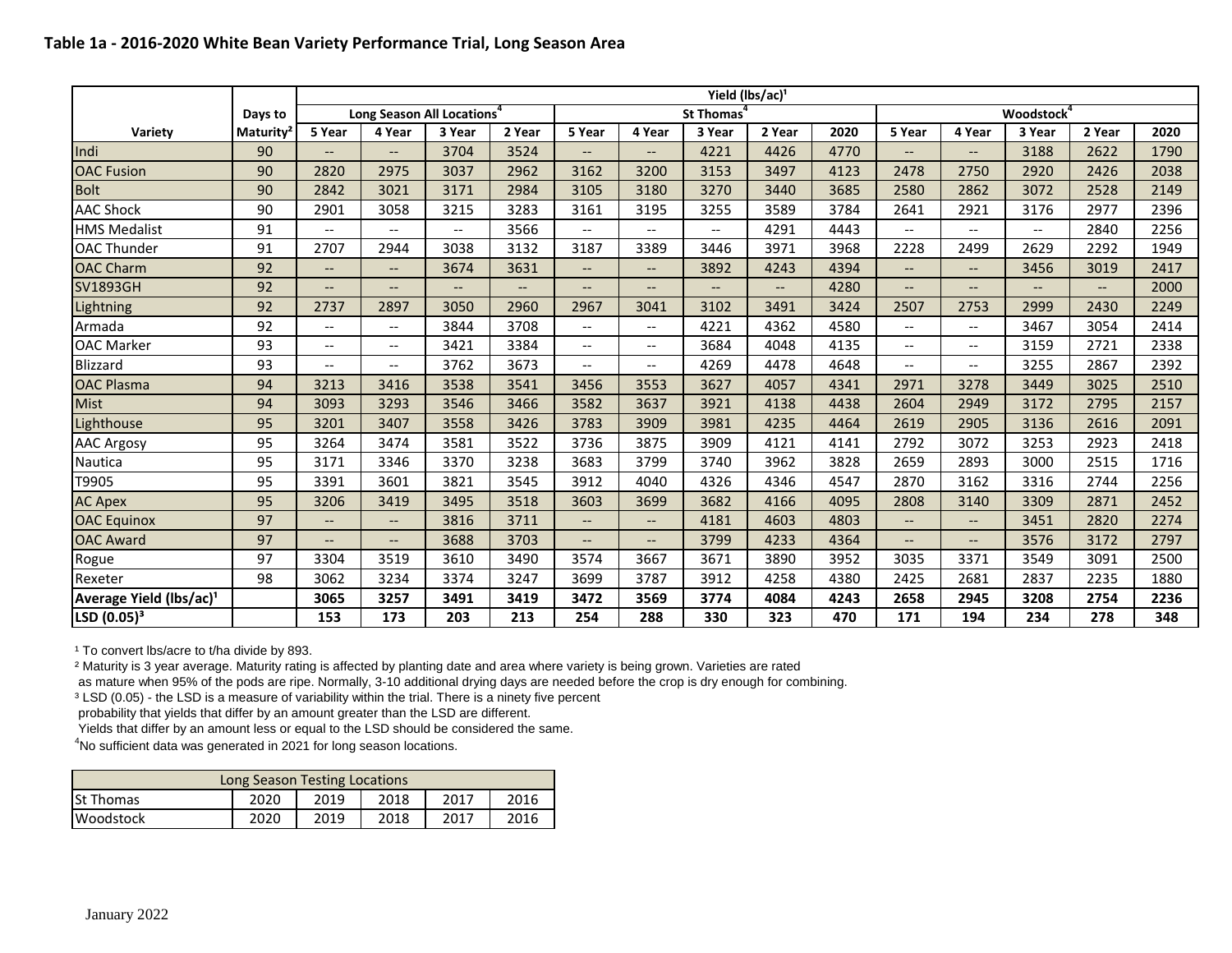#### **Table 1b - 2017-2021 White Bean Variety Performance Trial, Short Season Area**

|                                     |                       |                          |                          |                                   |        |        |                          |      | Yield (lbs/ac) <sup>1</sup> |        |                          |      |                          |                          |      |
|-------------------------------------|-----------------------|--------------------------|--------------------------|-----------------------------------|--------|--------|--------------------------|------|-----------------------------|--------|--------------------------|------|--------------------------|--------------------------|------|
|                                     | Days to               |                          |                          | <b>Short Season All Locations</b> |        |        | <b>Blyth</b>             |      |                             |        | <b>Exeter</b>            |      |                          | Winchester               |      |
| Variety                             | Maturity <sup>2</sup> | 5 Year                   | 4 Year                   | 3 Year                            | 2 Year | 3 Year | 2 Year                   | 2021 | 4 Year                      | 3 Year | 2 Year                   | 2021 | 3 Year                   | 2 Year                   | 2021 |
| <b>Bolt</b>                         | 97                    | 2828                     | 2815                     | 2780                              | 2876   | 3100   | 3146                     | 3105 | 2725                        | 2575   | 2632                     | 2393 | 3110                     | 3185                     | 3030 |
| <b>OAC Fusion</b>                   | 98                    | 2947                     | 2914                     | 2874                              | 3009   | 2918   | 3048                     | 3046 | 2951                        | 2849   | 3011                     | 2841 | 3208                     | 3229                     | 3327 |
| Indi                                | 98                    | $-$                      | 3217                     | 3195                              | 3295   | 3508   | 3639                     | 3522 | 3295                        | 3134   | 3121                     | 3099 | 3545                     | 3659                     | 3662 |
| <b>OAC Marker</b>                   | 99                    | $- -$                    | 3135                     | 3112                              | 3196   | 3290   | 3405                     | 3538 | 3051                        | 2945   | 2927                     | 2919 | 3633                     | 3685                     | 3646 |
| <b>OAC Charm</b>                    | 99                    | $\overline{a}$           | 3191                     | 3200                              | 3281   | 3222   | 3218                     | 3426 | 3196                        | 3175   | 3205                     | 3022 | 3588                     | 3722                     | 3817 |
| <b>AAC Shock</b>                    | 99                    | 3136                     | 3123                     | 3111                              | 3181   | 3515   | 3501                     | 3589 | 3084                        | 2956   | 3034                     | 2944 | 3315                     | 3314                     | 3607 |
| <b>Blizzard</b>                     | 100                   | $--$                     | 3230                     | 3241                              | 3321   | 3326   | 3470                     | 3598 | 3275                        | 3222   | 3234                     | 3173 | 3623                     | 3651                     | 3643 |
| <b>HMS Medalist</b>                 | 100                   | $- -$                    | $\overline{\phantom{a}}$ | 3239                              | 3302   | 3400   | 3604                     | 3393 | $\overline{\phantom{a}}$    | 2988   | 2951                     | 2766 | 3660                     | 3692                     | 3633 |
| <b>OAC Thunder</b>                  | 100                   | 3062                     | 3084                     | 3061                              | 3100   | 3250   | 3331                     | 3298 | 2994                        | 2887   | 3005                     | 2631 | 3518                     | 3322                     | 3202 |
| <b>OAC Plasma</b>                   | 101                   | 3140                     | 3103                     | 3101                              | 3138   | 3216   | 3335                     | 3455 | 2983                        | 2950   | 3030                     | 3005 | 3472                     | 3382                     | 3396 |
| Armada                              | 101                   | $\overline{a}$           | 3304                     | 3254                              | 3263   | 3475   | 3621                     | 3276 | 3200                        | 2976   | 2842                     | 2603 | 3671                     | 3666                     | 3802 |
| T9905                               | 101                   | 3101                     | 3172                     | 3184                              | 3267   | 3186   | 3306                     | 3343 | 3104                        | 3042   | 3034                     | 2784 | 3722                     | 3856                     | 3829 |
| Victory                             | 101                   | $\overline{a}$           | $--$                     | $-$                               | $--$   | $- -$  | $\overline{\phantom{a}}$ | 3540 | $\qquad \qquad -$           | $--$   | $\overline{\phantom{a}}$ | 2757 | $\overline{\phantom{a}}$ | $\overline{\phantom{a}}$ | 3635 |
| Lighthouse                          | 102                   | 3186                     | 3161                     | 3117                              | 3201   | 3337   | 3449                     | 3401 | 3127                        | 2964   | 2975                     | 2887 | 3414                     | 3443                     | 3391 |
| <b>AC Apex</b>                      | 103                   | 3158                     | 3137                     | 3077                              | 3093   | 3198   | 3171                     | 3419 | 3212                        | 3073   | 3099                     | 2743 | 3427                     | 3359                     | 3486 |
| <b>AAC Argosy</b>                   | 103                   | 3222                     | 3180                     | 3137                              | 3172   | 3194   | 3234                     | 3508 | 3200                        | 3063   | 3104                     | 2798 | 3585                     | 3594                     | 3552 |
| <b>OAC Award</b>                    | 103                   | $\overline{\phantom{a}}$ | 3201                     | 3153                              | 3126   | 2959   | 2931                     | 3011 | 3195                        | 3074   | 3034                     | 2806 | 3684                     | 3680                     | 3657 |
| Nautica                             | 103                   | 2937                     | 2896                     | 2871                              | 2789   | 2904   | 2925                     | 2822 | 2947                        | 2878   | 2847                     | 2687 | 3260                     | 3025                     | 3090 |
| Rogue                               | 104                   | 3200                     | 3171                     | 3141                              | 3193   | 3154   | 3187                     | 3171 | 3248                        | 3198   | 3176                     | 2875 | 3425                     | 3572                     | 3660 |
| <b>OAC Equinox</b>                  | 104                   | $-$                      | 3290                     | 3249                              | 3401   | 3468   | 3693                     | 3726 | 3359                        | 3239   | 3311                     | 2842 | 3524                     | 3543                     | 3724 |
| Rexeter                             | 105                   | 3115                     | 3052                     | 3008                              | 2984   | 3169   | 3101                     | 2953 | 3139                        | 3023   | 2906                     | 2704 | 3336                     | 3315                     | 3310 |
| Average Yield (Ibs/ac) <sup>1</sup> |                       | 3086                     | 3125                     | 3105                              | 3159   | 3239   | 3316                     | 3340 | 3120                        | 3010   | 3024                     | 2823 | 3486                     | 3495                     | 3529 |
| LSD (0.05) <sup>3</sup>             |                       | 91                       | 96                       | 112                               | 137    | 244    | 316                      | 353  | 185                         | 219    | 296                      | 360  | 238                      | 261                      | 345  |

<sup>1</sup> To convert lbs/acre to t/ha divide by 893.

² Maturity is 3 year average. Maturity rating is affected by planting date and area where variety is being grown. Varieties are rated

as mature when 95% of the pods are ripe. Normally, 3-10 additional drying days are needed before the crop is dry enough for combining.

<sup>3</sup> LSD (0.05) - the LSD is a measure of variability within the trial. There is a ninety five percent

probability that yields that differ by an amount greater than the LSD are different.

Yields that differ by an amount less or equal to the LSD should be considered the same.

| <b>Short Season Testing Locations</b>               |                                      |      |      |      |    |  |  |  |  |  |
|-----------------------------------------------------|--------------------------------------|------|------|------|----|--|--|--|--|--|
| <b>Blyth</b><br>2019<br>2020<br>2017<br>2021<br>$-$ |                                      |      |      |      |    |  |  |  |  |  |
| Exeter                                              | 2021                                 | 2020 | 2019 | 2018 | -- |  |  |  |  |  |
| Elora                                               | 2019<br>2018<br>2020<br>2017<br>--   |      |      |      |    |  |  |  |  |  |
| Winchester                                          | 2019<br>2021<br>2020<br>$-$<br>$- -$ |      |      |      |    |  |  |  |  |  |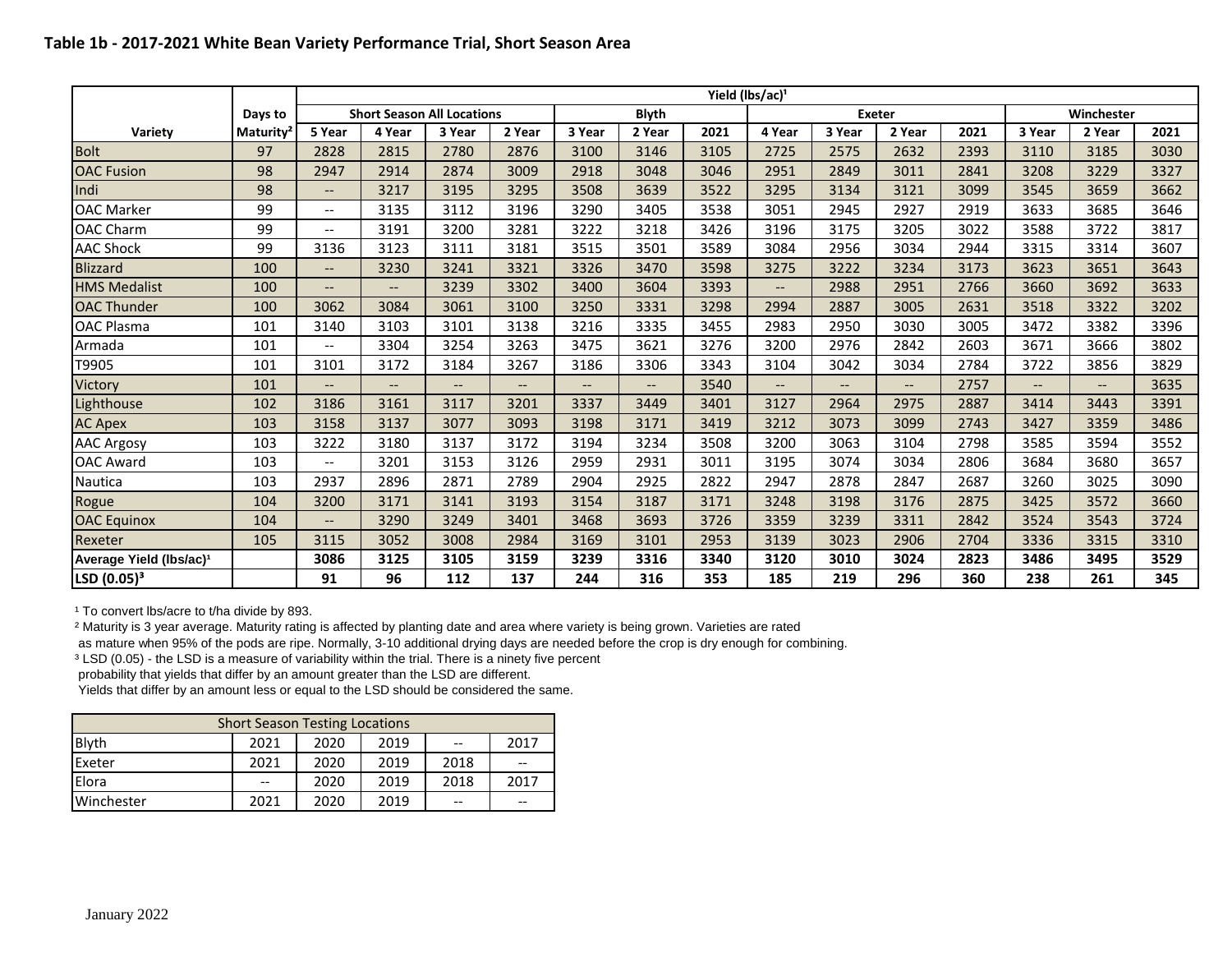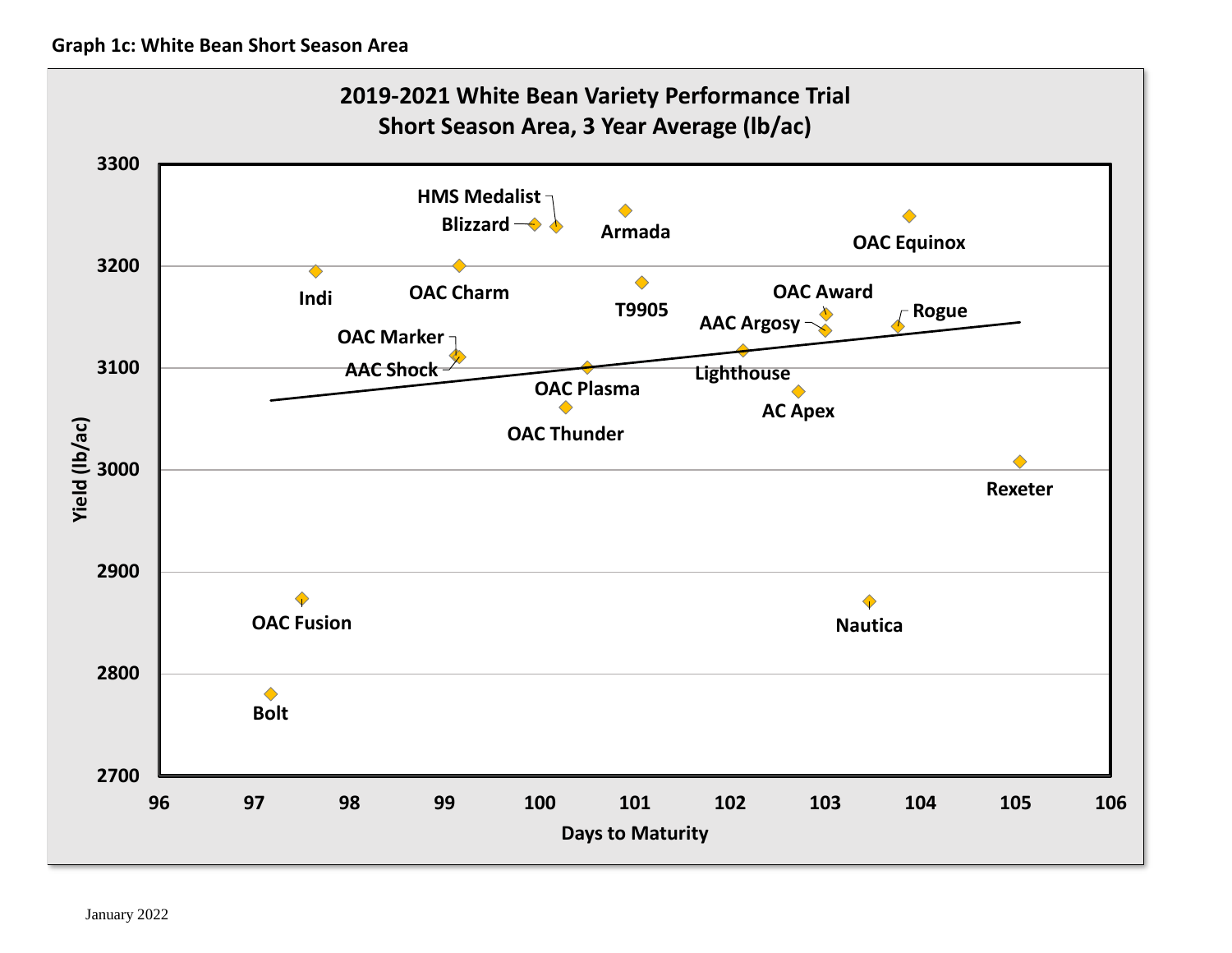

No sufficient data was generated in 2021 for long season locations.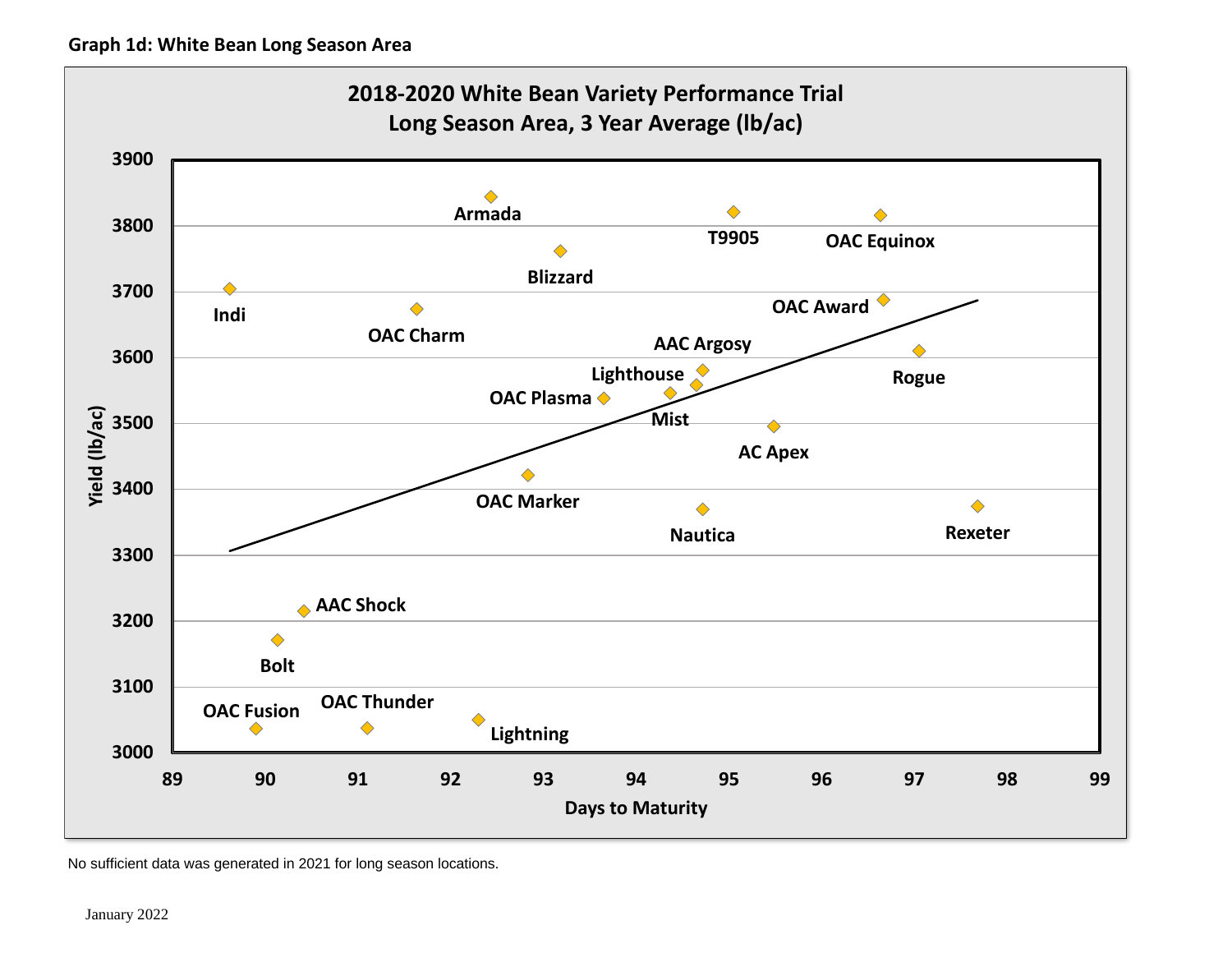|                     |                         |              | Disease Reaction <sup>1</sup> |              |                          |              |               |                             |                                       |
|---------------------|-------------------------|--------------|-------------------------------|--------------|--------------------------|--------------|---------------|-----------------------------|---------------------------------------|
|                     |                         |              | <b>Bean Common</b>            |              |                          |              |               |                             |                                       |
|                     |                         |              | <b>Mosaic Virus</b>           |              | Anthracnose <sup>2</sup> |              |               |                             |                                       |
|                     | 100 Seed                |              | Race                          |              | Race                     |              | Common        |                             |                                       |
| Variety             | Weight <sup>3</sup> (g) | $\mathbf{1}$ | 15                            | 17           | 23                       | 73           | <b>Blight</b> | Harvestability <sup>4</sup> | <b>Distributor</b>                    |
| <b>Bolt</b>         | 24.6                    | $\mathsf{R}$ | R                             | $\mathsf S$  | S                        | R.           | $\mathsf{S}$  | 1.6                         | <b>Hensall Co-op</b>                  |
| Indi                | 20.4                    | $\mathsf R$  | $\mathsf{S}$                  | $\mathsf{S}$ | S                        | $\mathsf{S}$ | $\mathsf{S}$  | 1.4                         | <b>ADM Seedwest</b>                   |
| <b>OAC Fusion</b>   | 20.0                    | <b>NA</b>    | <b>NA</b>                     | <b>NA</b>    | <b>NA</b>                | R            | $\mathsf{S}$  | 1.9                         | AAFC/U of G                           |
| <b>AAC Shock</b>    | 24.5                    | R            | R                             | S            | $\mathsf{S}$             | $\mathsf{S}$ | R             | 2.2                         | Hensall Co-op                         |
| <b>OAC Charm</b>    | 23.0                    | <b>NA</b>    | <b>NA</b>                     | <b>NA</b>    | <b>NA</b>                | R            | <b>NA</b>     | 2.3                         | AAFC/U of G                           |
| <b>OAC Marker</b>   | 21.7                    | <b>NA</b>    | <b>NA</b>                     | <b>NA</b>    | <b>NA</b>                | <b>NA</b>    | <b>NA</b>     | 2.2                         | AAFC/U of G                           |
| Blizzard            | 21.8                    | <b>NA</b>    | <b>NA</b>                     | <b>NA</b>    | <b>NA</b>                | $\mathsf{S}$ | $\mathsf{S}$  | 1.8                         | ProVita, ADM Seedwest                 |
| <b>OAC Thunder</b>  | 23.3                    | $\mathsf R$  | R                             | $\mathsf{S}$ | S                        | $\mathsf{S}$ | $\mathsf{S}$  | 2.4                         | <b>SeCan</b>                          |
| <b>HMS Medalist</b> | 20.9                    | $\mathsf R$  | $\mathsf{S}$                  | $\mathsf{S}$ | $\mathsf{S}$             | $\mathsf{S}$ | $\mathsf{S}$  | 1.9                         | <b>ADM Seedwest</b>                   |
| <b>OAC Plasma</b>   | 21.9                    | R            | R                             | <b>NA</b>    | <b>NA</b>                | R            | R             | 2.3                         | AAFC/U of G                           |
| Armada              | 23.8                    | <b>NA</b>    | <b>NA</b>                     | <b>NA</b>    | <b>NA</b>                | <b>NA</b>    | <b>NA</b>     | 1.9                         | <b>ADM Seedwest</b>                   |
| T9905               | 23.8                    | R            | R                             | R            | R.                       | S.           | S             | 2.4                         | Treasure Valley, The Andersons        |
| Lighthouse          | 22.6                    | $\mathsf R$  | R                             | <b>NA</b>    | R                        | $\mathsf{S}$ | $\mathsf R$   | 1.9                         | R.T. Bolton                           |
| <b>AAC Argosy</b>   | 23.9                    | R            | R.                            | $\mathsf{S}$ | $\mathsf{S}$             | $\mathsf{S}$ | $\mathsf{R}$  | 2.3                         | <b>Hensall Co-op</b>                  |
| <b>AC Apex</b>      | 25.1                    | $\mathsf{R}$ | R                             | $\mathsf{S}$ | $\mathsf R$              | $\mathsf{S}$ | $\mathsf R$   | 2.0                         | <b>Treasure Valley, The Andersons</b> |
| Nautica             | 20.3                    | $\mathsf R$  | R                             | S            | S                        | S.           | $\mathsf{S}$  | 2.0                         | Hensall Co-op                         |
| <b>OAC Award</b>    | 23.1                    | <b>NA</b>    | <b>NA</b>                     | <b>NA</b>    | <b>NA</b>                | $\mathsf{S}$ | <b>NA</b>     | 2.4                         | AAFC/U of G                           |
| <b>OAC</b> Equinox  | 25.8                    | <b>NA</b>    | <b>NA</b>                     | <b>NA</b>    | <b>NA</b>                | $\mathsf{S}$ | <b>NA</b>     | 1.8                         | AAFC/U of G                           |
| Victory             | 20.5                    | $\mathsf R$  | $\mathsf{R}$                  | <b>NA</b>    | <b>NA</b>                | <b>NA</b>    | <b>NA</b>     | 1.5                         | <b>ADM Seedwest</b>                   |
| Rogue               | 20.3                    | ${\sf R}$    | R                             | <b>NA</b>    | <b>NA</b>                | R            | $\mathsf{R}$  | 3.2                         | <b>Hensall Co-op</b>                  |
| Rexeter             | 21.6                    | $\mathsf R$  | $\mathsf{S}$                  | $\mathsf{S}$ | $\mathsf{S}$             | $\mathsf{S}$ | $\mathsf R$   | 2.7                         | <b>Hensall Co-op</b>                  |

 $R =$  Resistant, S = Susceptible, NA = Not Available

<sup>2</sup> Anthracose ratings, the predominant race found now in Ontario is Race 73. Race 17 (binary system) is equivalent to the Alpha race, race 23 (binary system) is equivalent to the Delta race.

<sup>3</sup> To convert 100 seed weight (g) to seeds per pound divide 45,400 by seed weight. Example: 45,400 / 63 gm = 720 seeds/lb

 $4$  A variety's harvestability is based on a scale of 1-5, where 1 = upright plant type, standing erect with good bottom pod height and 5 = more prostrate plant type or plants that are not erect, with poor bottom pod height.

January 2022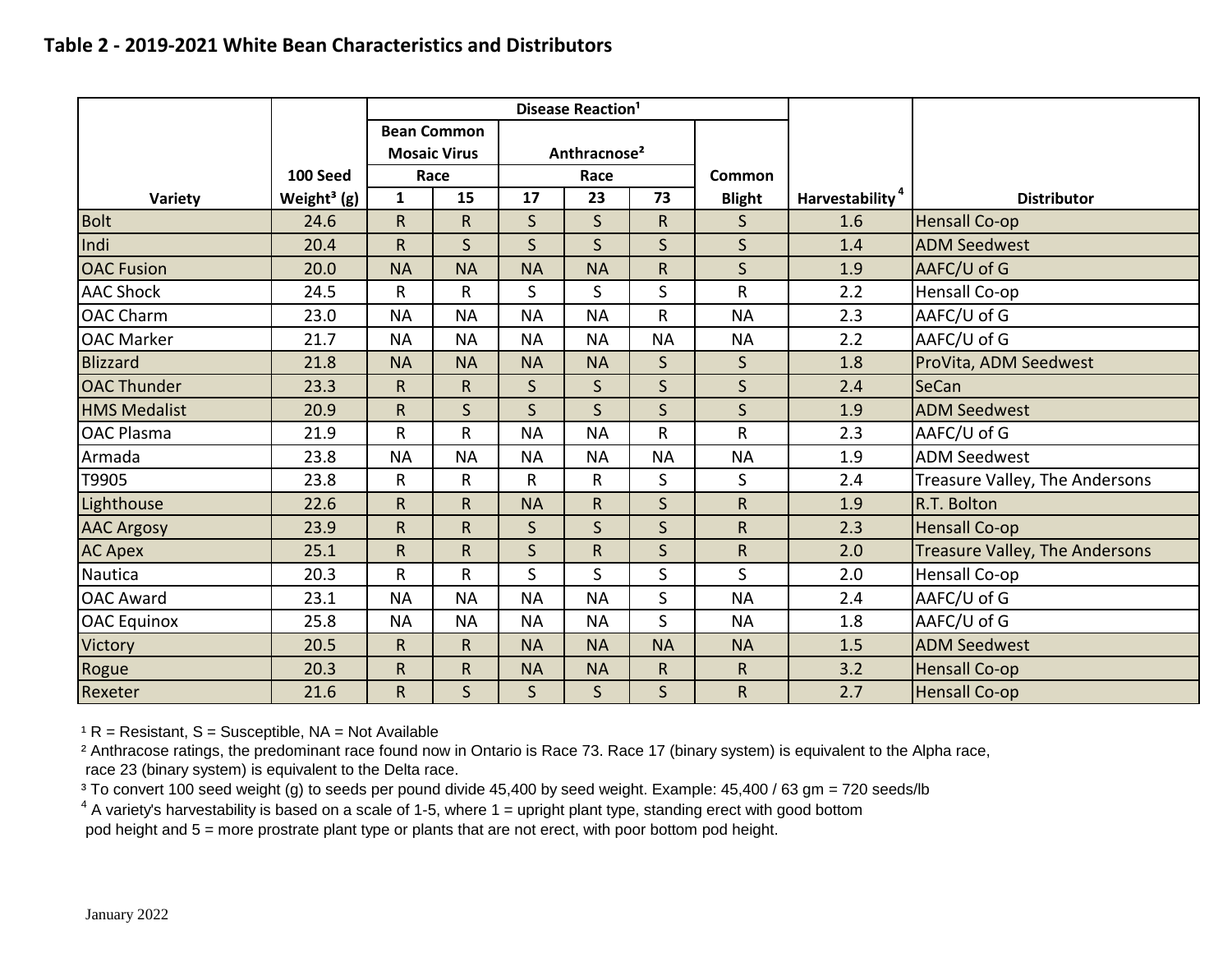|                       |                         |                     | Disease Reaction <sup>2</sup> |                     |              |                          |                 |                             |                             |
|-----------------------|-------------------------|---------------------|-------------------------------|---------------------|--------------|--------------------------|-----------------|-----------------------------|-----------------------------|
|                       |                         |                     |                               | <b>Bean Common</b>  |              |                          |                 |                             |                             |
|                       |                         | 100 Seed            |                               | <b>Mosaic Virus</b> |              | Anthracnose <sup>3</sup> |                 |                             |                             |
|                       |                         | Weight <sup>1</sup> |                               |                     | Alpha        | <b>Delta</b>             |                 |                             |                             |
| Variety               | <b>Market Class</b>     | (g)                 | Race 1                        | Race 15             | Race 17      |                          | Race 23 Race 73 | Harvestability <sup>4</sup> | <b>Distributor</b>          |
| Etna                  | Cranberry               | 62                  | $\mathsf{R}$                  | $\mathsf{R}$        | $\mathsf{S}$ | $\mathsf{S}$             | $\mathsf{S}$    | 2.8                         | <b>Public</b>               |
| <b>OAC Navabi</b>     | Cranberry               | 61                  | $\mathsf{R}$                  | R                   | <b>NA</b>    | <b>NA</b>                | $\mathsf{R}$    | 2.5                         | Plovgh                      |
| <b>OAC Racer</b>      | Cranberry               | 66                  | $\mathsf{R}$                  | R.                  | <b>NA</b>    | <b>NA</b>                | $\mathsf{R}$    | 2.9                         | AAFC/U of G                 |
| Vero                  | Cranberry               | 60                  | <b>NA</b>                     | <b>NA</b>           | <b>NA</b>    | <b>NA</b>                | <b>NA</b>       | 3.5                         | <b>ADM Seedwest</b>         |
| <b>OAC Candycane</b>  | Cranberry               | 66                  | $\mathsf{R}$                  | $\mathsf R$         | <b>NA</b>    | <b>NA</b>                | R               | 2.2                         | AAFC/U of G                 |
| <b>OAC Firestripe</b> | Cranberry               | 68                  | $\mathsf{R}$                  | R                   | <b>NA</b>    | <b>NA</b>                | $\mathsf{R}$    | 2.3                         | Plovgh                      |
| <b>Red Rider</b>      | Cranberry               | 61                  | ${\sf R}$                     | R                   | ${\sf R}$    | $\mathsf{R}$             | $\mathsf{S}$    | 3.2                         | SeCan                       |
| <b>Red Hawk</b>       | Dark Red Kidney         | 54                  | $\mathsf{R}$                  | $\mathsf{R}$        | R            | S                        | R               | 3.2                         | Public                      |
| Rampart               | Dark Red Kidney         | 52                  | $\mathsf R$                   | R                   | <b>NA</b>    | <b>NA</b>                | <b>NA</b>       | 3.0                         | <b>Trinity Genetics</b>     |
| Epic                  | Dark Red Kidney         | 59                  | $\mathsf{R}$                  | $\mathsf R$         | <b>NA</b>    | <b>NA</b>                | <b>NA</b>       | 3.2                         | <b>Trinity Genetics</b>     |
| Gallantry             | Dark Red Kidney         | 58                  | <b>NA</b>                     | <b>NA</b>           | <b>NA</b>    | <b>NA</b>                | R               | 2.6                         | Hensall Co-op               |
| OAC Jasper            | Dark Red Kidney         | 62                  | R                             | R                   | <b>NA</b>    | <b>NA</b>                | R               | 2.7                         | AAFC/U of G                 |
| Dynasty               | Dark Red Kidney         | 63                  | $\mathsf R$                   | S                   | R            | S                        | R               | 3.0                         | Hensall Co-op               |
| <b>Red Dawn</b>       | Light Red Kidney        | 61                  | $\mathsf R$                   | R                   | <b>NA</b>    | <b>NA</b>                | <b>NA</b>       | 2.7                         | <b>Western Harvest Bean</b> |
| <b>Big Red</b>        | <b>Light Red Kidney</b> | 62                  | <b>NA</b>                     | <b>NA</b>           | <b>NA</b>    | <b>NA</b>                | $\mathsf{R}$    | 2.8                         | <b>Western Harvest Bean</b> |
| <b>Pink Panther</b>   | <b>Light Red Kidney</b> | 62                  | $\mathsf{R}$                  | $\mathsf{R}$        | $\mathsf R$  | $\mathsf{S}$             | $\mathsf{R}$    | 2.9                         | Public                      |
| <b>OAC Jewel</b>      | Light Red Kidney        | 63                  | $\mathsf{R}$                  | R                   | <b>NA</b>    | <b>NA</b>                | R               | 2.7                         | AAFC/U of G                 |
| <b>OAC Firebrand</b>  | Light Red Kidney        | 55                  | <b>NA</b>                     | <b>NA</b>           | <b>NA</b>    | <b>NA</b>                | R               | 2.8                         | AAFC/U of G                 |
| <b>OAC</b> Inferno    | <b>Light Red Kidney</b> | 62                  | $\mathsf{R}$                  | $\mathsf{S}$        | $\mathsf{R}$ | $\mathsf{S}$             | $\mathsf{R}$    | 3.4                         | <b>Hensall Co-op</b>        |
| <b>OAC Snowshoe</b>   | White Kidney            | 61                  | $\mathsf{R}$                  | R                   | <b>NA</b>    | <b>NA</b>                | R               | 3.0                         | Plovgh                      |
| Yeti                  | White Kidney            | 55                  | $\mathsf{R}$                  | R                   | <b>NA</b>    | S                        | R               | 2.8                         | Hensall Co-op               |
| OAC Iceberg           | White Kidney            | 56                  | <b>NA</b>                     | <b>NA</b>           | <b>NA</b>    | <b>NA</b>                | R               | 2.9                         | AAFC/U of G                 |

<sup>1</sup> Seed weight is 3 year average. Maturity rating is affected by planting date and area where variety is being grown.

Varieties are rated as mature when 95% of the pods are ripe. Normally, 3-10 additional drying days are needed before the crop is dry enough for combining.

 $2 R$  = Resistant, S = Susceptible, NA = Not Available

<sup>3</sup> Anthracnose ratings- the predominant race in Ontario is Race 73. Race 17 (binary system) is equivalent to the Alpha race,

race 23 (binary system) is equivalent to the Delta race.

 $4$  A variety's harvestability is based on a scale of 1-5, where 1 = upright plant type, standing erect with good bottom pod height and 5 = more prostrate plant type or plants that are not erect, with poor bottom pod height.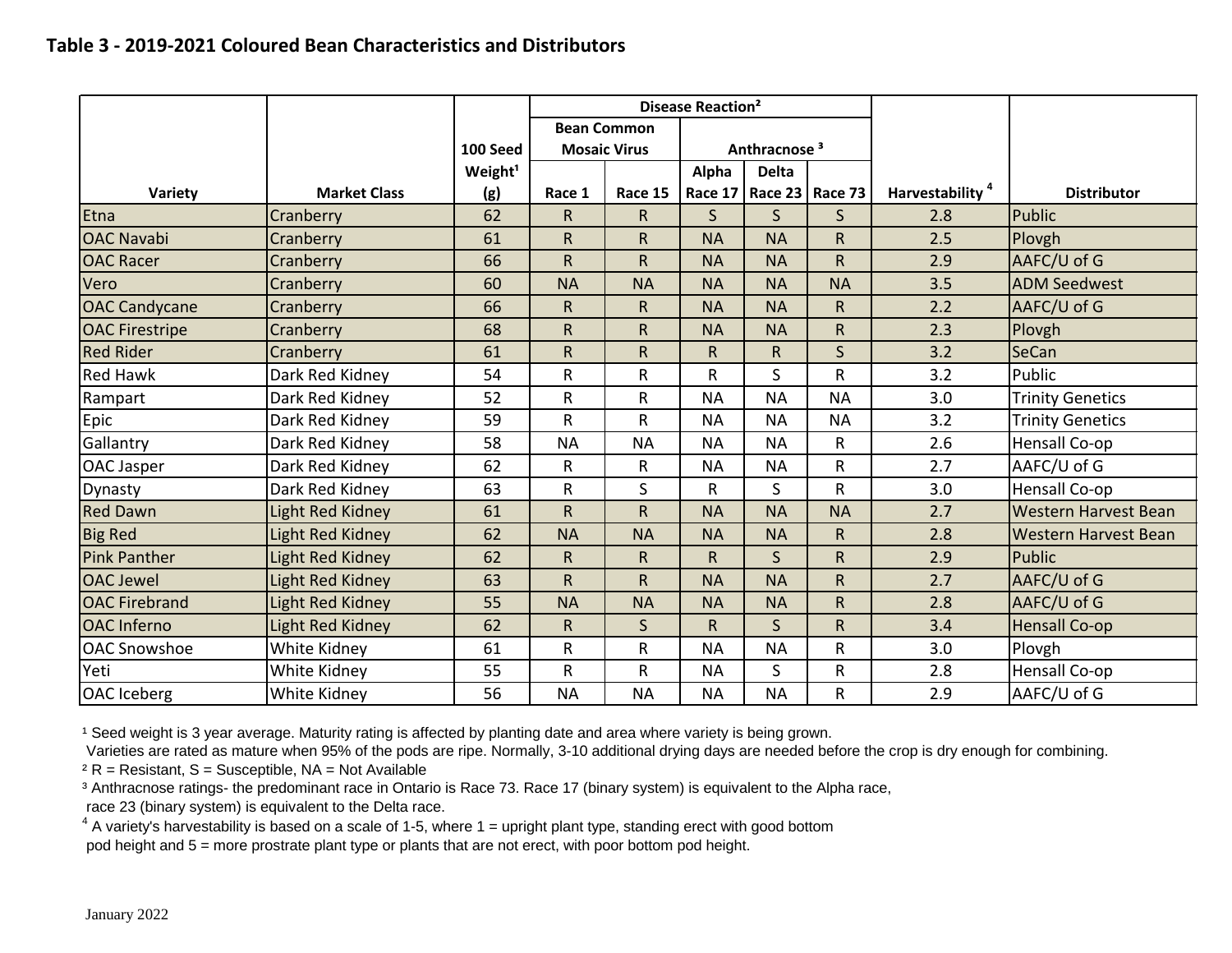| Variety                            | <b>Market Class</b> | Days to Maturity <sup>2</sup> | 100 Seed        | Yield (lbs/ac) <sup>1</sup> |        |        |        |      |  |  |  |
|------------------------------------|---------------------|-------------------------------|-----------------|-----------------------------|--------|--------|--------|------|--|--|--|
|                                    |                     |                               |                 | 5 Year                      | 4 Year | 3 Year | 2 Year | 2021 |  |  |  |
| Etna                               | Cranberry           | 81                            | 62              | 2069                        | 2088   | 1972   | 1848   | 1976 |  |  |  |
| <b>OAC Navabi</b>                  | Cranberry           | 82                            | 61              | 2281                        | 2291   | 2273   | 2229   | 2304 |  |  |  |
| <b>OAC Racer</b>                   | Cranberry           | 82                            | 66              | 2037                        | 2043   | 1977   | 1955   | 2008 |  |  |  |
| Vero                               | Cranberry           | 84                            | 60              | 1932                        | 1938   | 1896   | 1840   | 1802 |  |  |  |
| <b>OAC Candycane</b>               | Cranberry           | 87                            | 66              | 2475                        | 2531   | 2527   | 2508   | 2418 |  |  |  |
| <b>OAC Firestripe</b>              | Cranberry           | 87                            | 68              | 2475                        | 2531   | 2490   | 2323   | 2349 |  |  |  |
| <b>Red Rider</b>                   | Cranberry           | 89                            | 61              | 2300                        | 2344   | 2305   | 2212   | 2217 |  |  |  |
| Average (lbs/ac)                   |                     |                               |                 | 2224                        | 2252   | 2206   | 2131   | 2153 |  |  |  |
| <b>Red Hawk</b>                    | Dark Red Kidney     | 86                            | 54              | 1836                        | 1863   | 1809   | 1783   | 1485 |  |  |  |
| Rampart                            | Dark Red Kidney     | 86                            | 52              | --                          | $-$    | $-$    | 1686   | 1810 |  |  |  |
| Epic                               | Dark Red Kidney     | 87                            | 59              | --                          | --     | --     | 1891   | 1991 |  |  |  |
| Gallantry                          | Dark Red Kidney     | 88                            | 58              | 2312                        | 2307   | 2314   | 2349   | 2305 |  |  |  |
| OAC Jasper                         | Dark Red Kidney     | 89                            | 62              | 2117                        | 2110   | 2056   | 1956   | 2111 |  |  |  |
| Dynasty                            | Dark Red Kidney     | 91                            | 63              | 2341                        | 2342   | 2285   | 2223   | 2200 |  |  |  |
| Average (lbs/ac)                   |                     |                               |                 | 2151                        | 2155   | 2116   | 1981   | 1983 |  |  |  |
| <b>Red Dawn</b>                    | Light Red Kidney    | 75                            | 61              | --                          | $-$    | $-$    | 1486   | 1598 |  |  |  |
| <b>Big Red</b>                     | Light Red Kidney    | 82                            | 62              | 2066                        | 2102   | 2033   | 1895   | 2000 |  |  |  |
| <b>Pink Panther</b>                | Light Red Kidney    | 83                            | 62              | 1922                        | 1928   | 1799   | 1655   | 2083 |  |  |  |
| <b>OAC Jewel</b>                   | Light Red Kidney    | 91                            | 63              | 2189                        | 2254   | 2215   | 2180   | 1909 |  |  |  |
| <b>OAC Firebrand</b>               | Light Red Kidney    | 91                            | $\overline{55}$ | $\overline{a}$              | 2506   | 2484   | 2469   | 2573 |  |  |  |
| <b>OAC</b> Inferno                 | Light Red Kidney    | 94                            | 62              | 2511                        | 2572   | 2473   | 2524   | 2519 |  |  |  |
| <b>Average (Ibs/ac)</b>            |                     |                               |                 | 2172                        | 2272   | 2201   | 2035   | 2114 |  |  |  |
| <b>OAC Snowshoe</b>                | White Kidney        | 91                            | 61              | 2463                        | 2473   | 2378   | 2371   | 2367 |  |  |  |
| Yeti                               | <b>White Kidney</b> | 92                            | 55              | 2128                        | 2190   | 2134   | 2182   | 2065 |  |  |  |
| <b>OAC</b> Iceberg                 | White Kidney        | 94                            | 56              | $\overline{\phantom{a}}$    | 2127   | 1982   | 1905   | 2160 |  |  |  |
| Average (Ibs/ac)                   |                     |                               |                 | 2295                        | 2263   | 2165   | 2152   | 2197 |  |  |  |
| $\left $ LSD $\left(0.05\right)^4$ |                     |                               |                 | 97                          | 108    | 120    | 145    | 213  |  |  |  |

## **Table 4 - 2017-2021 Average Coloured Bean Performance**

<sup>1</sup> To convert lbs/acre to t/ha divide by 893.

² Days to Maturity is 3 year average. Maturity rating is affected by planting date and area where

variety is being grown. Varieties are rated as mature when 95% of the pods are ripe. Normally, 3-10 additional

drying days are needed before the crop is dry enough for combining.

<sup>3</sup>Seed Weight is 3 year average. To convert 100 Seed weight (g) to seeds per pound divide 45,400 by seed weight. Example: 45,400 / 63 gm = 720 seeds/lb  $4$  LSD (0.05) - the LSD is a measure of variability within the trial. There is a ninety five percent probability that yields that differ by an

amount greater than the LSD are different. Yields that differ by an amount less or equal to the LSD should be considered the same.

| <b>Testing Locations</b> |                                                |      |      |      |                 |  |  |  |  |
|--------------------------|------------------------------------------------|------|------|------|-----------------|--|--|--|--|
| <b>St Thomas</b>         | 2021                                           | 2020 | 2019 | 2018 | 2017            |  |  |  |  |
| <b>Exeter</b>            | 2021                                           | 2020 | 2019 | 2018 | $\qquad \qquad$ |  |  |  |  |
| Elora                    | $\hspace{0.1mm}-\hspace{0.1mm}-\hspace{0.1mm}$ | 2020 | 2019 | 2018 | 2017            |  |  |  |  |
| <b>Woodstock</b>         | 2021                                           | 2020 | 2019 | 2018 | 2017            |  |  |  |  |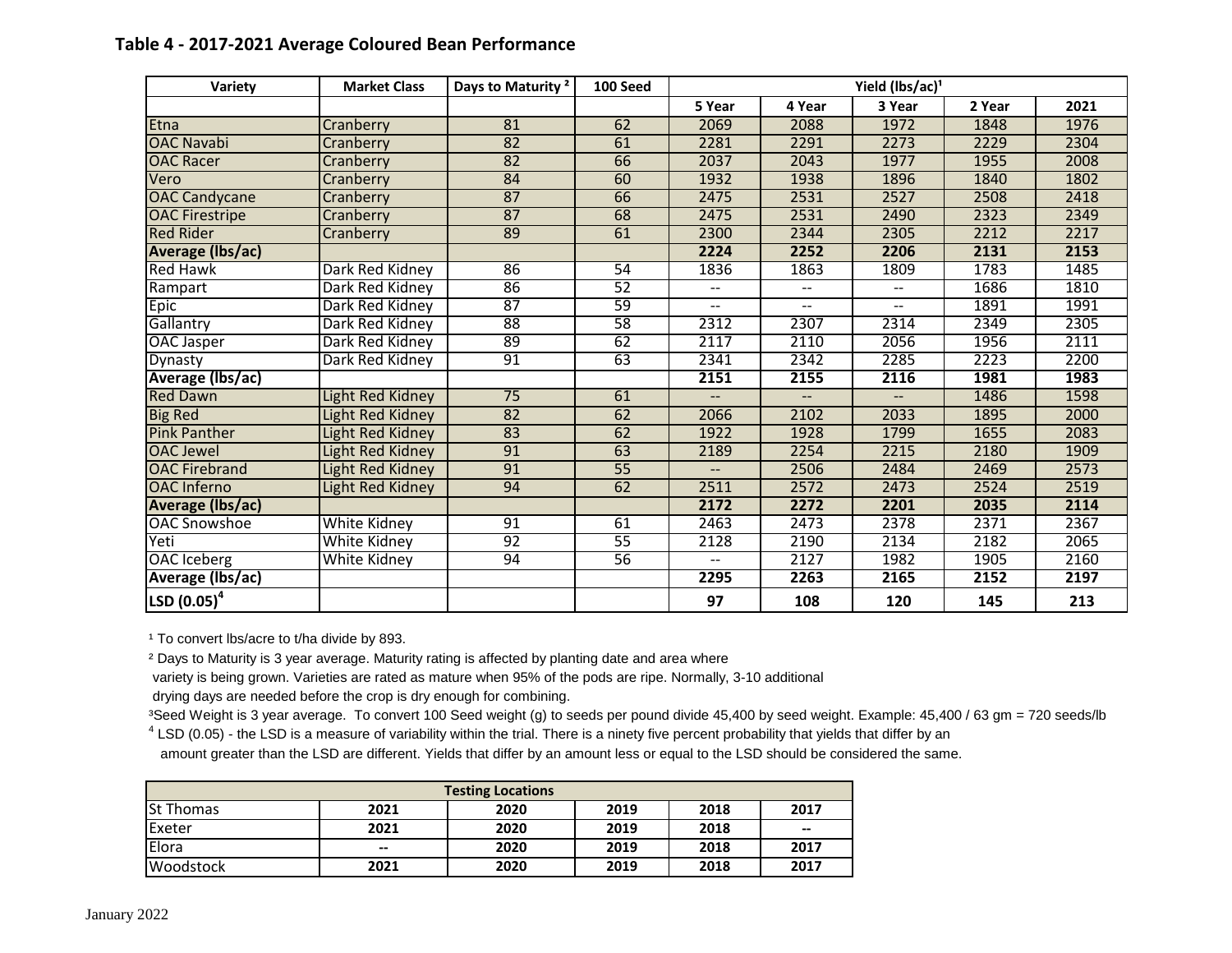|                                               |                         | <b>Days to Maturity</b> | 100 Seed                |                          |        | <b>St Thomas</b> |        |      | 3 Year All       |
|-----------------------------------------------|-------------------------|-------------------------|-------------------------|--------------------------|--------|------------------|--------|------|------------------|
| Variety                                       | <b>Market Class</b>     | St Thomas <sup>2</sup>  | Weight <sup>3</sup> (g) | 5 Year                   | 4 Year | 3 Year           | 2 Year | 2021 | <b>Locations</b> |
| Etna                                          | Cranberry               | 74                      | 62                      | 2470                     | 2344   | 1931             | 1738   | 1437 | 1972             |
| <b>OAC Navabi</b>                             | Cranberry               | 76                      | 61                      | 2872                     | 2872   | 2706             | 2582   | 2048 | 2273             |
| <b>OAC Racer</b>                              | Cranberry               | 78                      | 66                      | 2272                     | 2078   | 1871             | 1736   | 1356 | 1977             |
| Vero                                          | Cranberry               | 80                      | 60                      | 2126                     | 2009   | 1768             | 1715   | 1129 | 1896             |
| <b>OAC Firestripe</b>                         | Cranberry               | 82                      | 68                      | 2900                     | 2904   | 2771             | 2650   | 2115 | 2490             |
| <b>OAC Candycane</b>                          | Cranberry               | 82                      | 66                      | 3051                     | 3104   | 2933             | 2800   | 2189 | 2527             |
| <b>Red Rider</b>                              | Cranberry               | 86                      | 61                      | 2705                     | 2673   | 2488             | 2403   | 1841 | 2305             |
| <b>Average (Ibs/ac)</b>                       |                         |                         |                         | 2628                     | 2569   | 2352             | 2232   | 1731 | 2206             |
| Red Hawk                                      | Dark Red Kidney         | 80                      | 54                      | 2157                     | 2136   | 1928             | 1982   | 1137 | 1809             |
| Gallantry                                     | Dark Red Kidney         | 82                      | 58                      | 2838                     | 2760   | 2592             | 2584   | 1945 | 2314             |
| OAC Jasper                                    | Dark Red Kidney         | 84                      | 62                      | 2533                     | 2457   | 2366             | 2201   | 1920 | 2056             |
| Rampart                                       | Dark Red Kidney         | 85                      | 52                      |                          |        |                  | 1951   | 1502 |                  |
| Dynasty                                       | Dark Red Kidney         | 86                      | 63                      | 2770                     | 2632   | 2488             | 2484   | 1932 | 2285             |
| Epic                                          | Dark Red Kidney         | 86                      | 59                      |                          |        |                  | 2237   | 1810 |                  |
| Average (Ibs/ac)                              |                         |                         |                         | 2574                     | 2496   | 2344             | 2240   | 1708 | 2116             |
| <b>Red Dawn</b>                               | Light Red Kidney        | 75                      | 61                      |                          |        | --               | 1627   | 1193 |                  |
| <b>Pink Panther</b>                           | <b>Light Red Kidney</b> | 76                      | 62                      | 2137                     | 2017   | 1701             | 1581   | 1521 | 1799             |
| <b>Big Red</b>                                | Light Red Kidney        | 76                      | 62                      | 2573                     | 2529   | 2081             | 1752   | 1363 | 2033             |
| <b>OAC Jewel</b>                              | <b>Light Red Kidney</b> | 87                      | 63                      | 2592                     | 2611   | 2599             | 2563   | 1934 | 2215             |
| <b>OAC Firebrand</b>                          | <b>Light Red Kidney</b> | 89                      | 55                      | $\overline{\phantom{0}}$ | 2846   | 2700             | 2879   | 2839 | 2484             |
| <b>OAC</b> Inferno                            | Light Red Kidney        | 92                      | 62                      | 2983                     | 2995   | 2780             | 2841   | 2484 | 2473             |
| <b>Average (Ibs/ac)</b>                       |                         |                         |                         | 2571                     | 2599   | 2372             | 2207   | 1889 | 2201             |
| OAC Snowshoe                                  | White Kidney            | 87                      | 61                      | 2972                     | 2898   | 2696             | 2702   | 2125 | 2378             |
| Yeti                                          | White Kidney            | 88                      | 55                      | 2525                     | 2535   | 2478             | 2603   | 1806 | 2134             |
| <b>OAC</b> Iceberg                            | White Kidney            | 90                      | 56                      | $\overline{\phantom{a}}$ | 2641   | 2483             | 2594   | 2519 | 1982             |
| Average (lbs/ac)                              |                         |                         |                         | 2749                     | 2692   | 2552             | 2633   | 2150 | 2165             |
| $\overline{\textsf{LSD}^4 \texttt{(0.05)}^4}$ |                         |                         |                         | 231                      | 264    | 273              | 324    | 405  | 120              |

<sup>1</sup> To convert lbs/acre to t/ha divide by 893.

<sup>2</sup> Days to Maturity is 3 year average for St Thomas Station. Maturity rating is affected by planting date and area where variety is being grown. Varieties are rated as mature when 95% of the pods are ripe. Normally, 3-10 additional drying days are needed before the crop is dry enough for combining.

<sup>3</sup> To convert 100 Seed weight (g) to seeds per pound divide 45,400 by seed weight. Example: 45,400 / 63 gm = 720 seeds/lb

 $4$  LSD (0.05) - the LSD is a measure of variability within the trial. There is a ninety five percent probability that yields that differ by an amount greater than the LSD are different. Yields that differ by an amount less or equal to the LSD should be considered the same.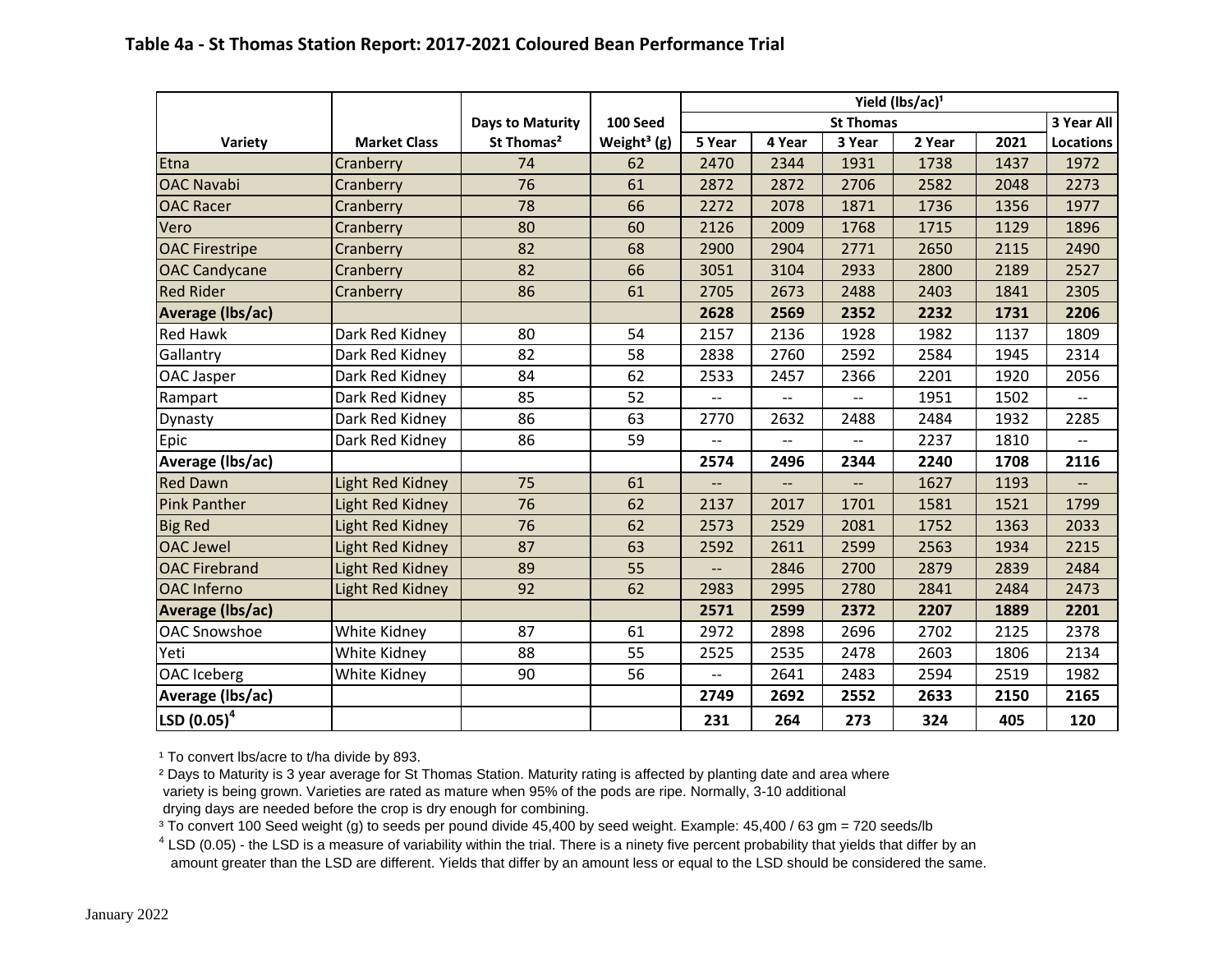|                         |                         |                         |                         | Yield (lbs/ac) <sup>1</sup> |                |               |      |                  |
|-------------------------|-------------------------|-------------------------|-------------------------|-----------------------------|----------------|---------------|------|------------------|
|                         |                         | <b>Days to Maturity</b> | 100 Seed                |                             |                | <b>Exeter</b> |      | 3 Year All       |
| Variety                 | <b>Market Class</b>     | Exeter <sup>2</sup>     | Weight <sup>3</sup> (g) | 4 Year                      | 3 Year         | 2 Year        | 2021 | <b>Locations</b> |
| <b>OAC Navabi</b>       | Cranberry               | 87                      | 61                      | 1804                        | 2186           | 2332          | 2713 | 2273             |
| <b>OAC Racer</b>        | Cranberry               | 87                      | 66                      | 1900                        | 2128           | 2346          | 2858 | 1977             |
| Etna                    | Cranberry               | 87                      | 62                      | 1721                        | 2021           | 2225          | 2586 | 1972             |
| Vero                    | Cranberry               | 89                      | 60                      | 1910                        | 2227           | 2430          | 2866 | 1896             |
| <b>OAC Firestripe</b>   | Cranberry               | 92                      | 68                      | 2022                        | 2364           | 2295          | 2722 | 2490             |
| <b>OAC Candycane</b>    | Cranberry               | 92                      | 66                      | 2056                        | 2369           | 2568          | 2670 | 2527             |
| <b>Red Rider</b>        | Cranberry               | 92                      | 61                      | 2035                        | 2392           | 2463          | 2800 | 2305             |
| <b>Average (Ibs/ac)</b> |                         |                         |                         | 1921                        | 2241           | 2380          | 2745 | 2206             |
| Epic                    | Dark Red Kidney         | 87                      | 59                      | $-$                         | $\overline{a}$ | 1874          | 2294 | $-$              |
| <b>Red Hawk</b>         | Dark Red Kidney         | 88                      | 54                      | 1542                        | 1758           | 1759          | 1750 | 1809             |
| Rampart                 | Dark Red Kidney         | 88                      | 52                      |                             |                | 1644          | 2242 | --               |
| Gallantry               | Dark Red Kidney         | 90                      | 58                      | 1733                        | 2094           | 2301          | 2475 | 2314             |
| OAC Jasper              | Dark Red Kidney         | 91                      | 62                      | 1857                        | 2082           | 2178          | 2653 | 2056             |
| Dynasty                 | Dark Red Kidney         | 92                      | 63                      | 1962                        | 2175           | 2266          | 2543 | 2285             |
| Average (lbs/ac)        |                         |                         |                         | 1774                        | 2027           | 2004          | 2326 | 2116             |
| <b>Red Dawn</b>         | <b>Light Red Kidney</b> | 80                      | 61                      | $-$                         | $-$            | 1686          | 2245 |                  |
| <b>Big Red</b>          | Light Red Kidney        | 84                      | 62                      | 1795                        | 2143           | 2290          | 2738 | 2033             |
| <b>Pink Panther</b>     | <b>Light Red Kidney</b> | 86                      | 62                      | 1666                        | 1913           | 1956          | 2716 | 1799             |
| <b>OAC Firebrand</b>    | Light Red Kidney        | 92                      | 55                      | 2174                        | 2537           | 2554          | 2687 | 2484             |
| <b>OAC Jewel</b>        | <b>Light Red Kidney</b> | 93                      | 63                      | 1828                        | 2071           | 2049          | 2256 | 2215             |
| <b>OAC</b> Inferno      | Light Red Kidney        | 94                      | 62                      | 2272                        | 2537           | 2667          | 2758 | 2473             |
| <b>Average (Ibs/ac)</b> |                         |                         |                         | 1947                        | 2240           | 2200          | 2566 | 2201             |
| <b>OAC Snowshoe</b>     | White Kidney            | 91                      | 61                      | 2043                        | 2260           | 2418          | 2688 | 2378             |
| Yeti                    | White Kidney            | 92                      | 55                      | 1928                        | 2204           | 2380          | 2605 | 2134             |
| OAC Iceberg             | White Kidney            | 95                      | 56                      | 1683                        | 1823           | 1631          | 2144 | 1982             |
| Average (lbs/ac)        |                         |                         |                         | 1885                        | 2096           | 2143          | 2479 | 2165             |
| LSD $(0.05)^4$          |                         |                         |                         | 169                         | 208            | 272           | 344  | 120              |

### **Table 4b - Exeter Station Report: 2018-2021 Coloured Bean Performance Trial**

<sup>1</sup> To convert lbs/acre to t/ha divide by 893.

² Days to Maturity is 3 year average for Exeter Station. Maturity rating is affected by planting date and area where variety is being grown. Varieties are rated as mature when 95% of the pods are ripe. Normally, 3-10 additional drying days are needed before the crop is dry enough for combining.

<sup>3</sup> To convert 100 Seed weight (g) to seeds per pound divide 45,400 by seed weight. Example: 45,400 / 63 gm = 720 seeds/lb

 $4$  LSD (0.05) - the LSD is a measure of variability within the trial. There is a ninety five percent probability that yields that differ by an amount greater than the LSD are different. Yields that differ by an amount less or equal to the LSD should be considered the same.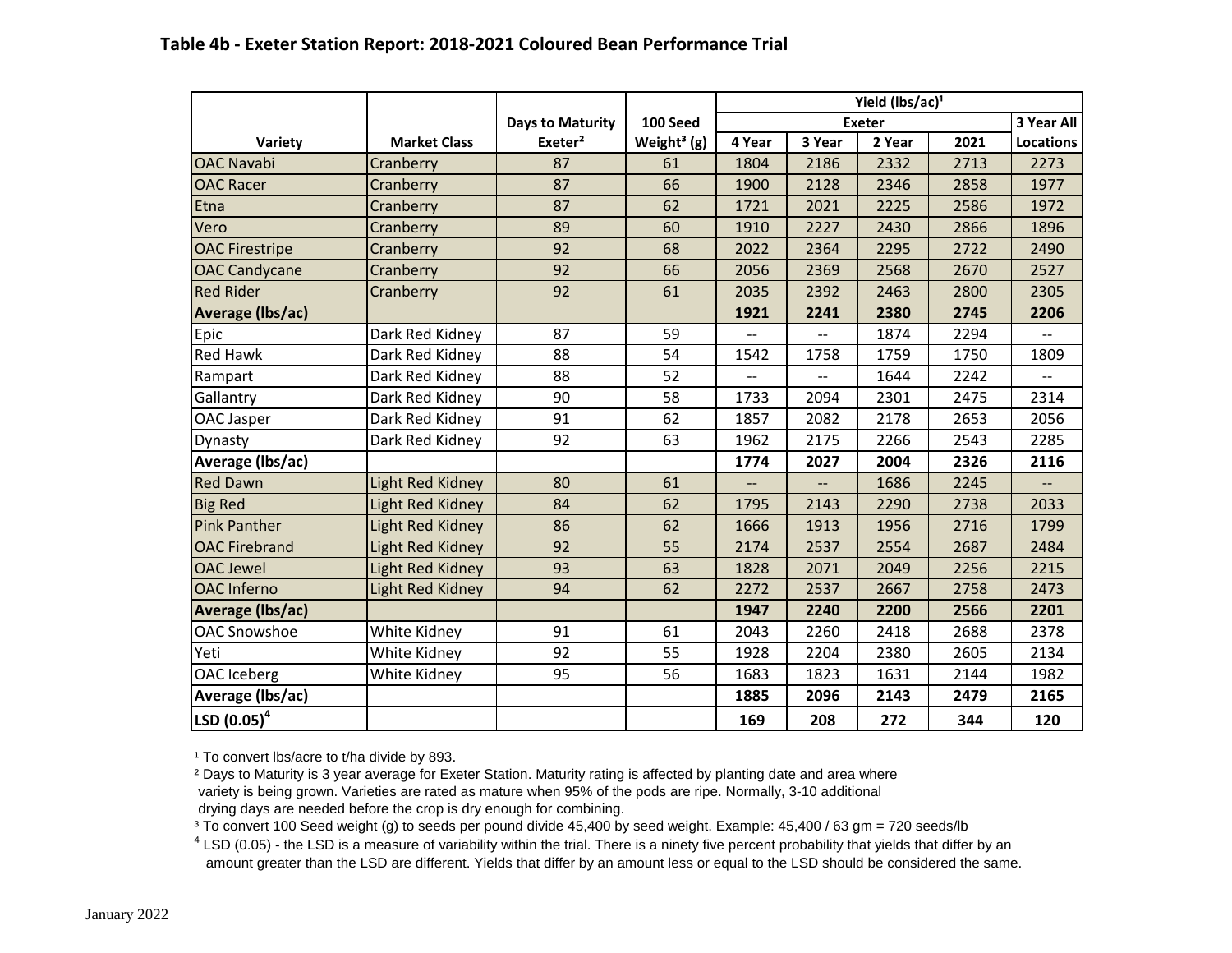|                          |                         |                         |                         | Yield (lbs/ac) <sup>1</sup>                   |                          |              |        |      |            |
|--------------------------|-------------------------|-------------------------|-------------------------|-----------------------------------------------|--------------------------|--------------|--------|------|------------|
|                          |                         | <b>Days to Maturity</b> | 100 Seed                |                                               |                          | <b>Elora</b> |        |      | 3 Year All |
| Variety                  | <b>Market Class</b>     | Elora <sup>2</sup>      | Weight <sup>3</sup> (g) | 5 Year                                        | 4 Year                   | 3 Year       | 2 Year | 2020 | Locations  |
| Etna                     | Cranberry               | 81                      | 65                      | 1717                                          | 1739                     | 1782         | 1927   | 1513 | 2116       |
| Amaranto                 | Cranberry               | 81                      | 65                      |                                               |                          | 1602         | 1776   | 1510 | 1978       |
| <b>OAC Racer</b>         | Cranberry               | 82                      | 65                      | 1669                                          | 1701                     | 1663         | 1790   | 1729 | 2052       |
| <b>OAC Navabi</b>        | Cranberry               | 83                      | 63                      | $\overline{\phantom{a}}$                      | 2154                     | 2086         | 2180   | 1966 | 2288       |
| Vero                     | Cranberry               | 85                      | 63                      | --                                            | 1625                     | 1550         | 1695   | 1475 | 1972       |
| <b>OAC Firestripe</b>    | Cranberry               | 88                      | 69                      | --                                            | 2142                     | 2103         | 2306   | 2082 | 2577       |
| <b>OAC Candycane</b>     | Cranberry               | 89                      | 68                      | 2089                                          | 2148                     | 2130         | 2275   | 2366 | 2559       |
| <b>Red Rider</b>         | Cranberry               | 91                      | 62                      | 1924                                          | 1947                     | 1883         | 2037   | 1657 | 2375       |
| <b>Average (Ibs/ac)</b>  |                         |                         |                         | 1850                                          | 1922                     | 1850         | 1998   | 1787 | 2240       |
| Rampart                  | Dark Red Kidney         | 81                      | 50                      | --                                            | --                       | --           | --     | 1379 |            |
| Epic                     | Dark Red Kidney         | 84                      | 57                      | $\mathord{\hspace{1pt}\text{--}\hspace{1pt}}$ | $\overline{\phantom{a}}$ | --           | --     | 1732 | --         |
| <b>Red Hawk</b>          | Dark Red Kidney         | 86                      | 57                      | 1670                                          | 1701                     | 1715         | 1861   | 1761 | 1958       |
| Gallantry                | Dark Red Kidney         | 89                      | 58                      | 2002                                          | 2050                     | 1988         | 2166   | 2150 | 2308       |
| Dynasty                  | Dark Red Kidney         | 92                      | 65                      | 1944                                          | 2022                     | 1951         | 2101   | 1855 | 2377       |
| <b>OAC Jasper</b>        | Dark Red Kidney         | 92                      | 66                      |                                               | 1922                     | 1784         | 1797   | 1568 | 2110       |
| Average (Ibs/ac)         |                         |                         |                         | 1872                                          | 1924                     | 1859         | 1981   | 1741 | 2188       |
| <b>Red Dawn</b>          | <b>Light Red Kidney</b> | 72                      | 59                      |                                               |                          |              |        | 1110 |            |
| <b>Big Red</b>           | <b>Light Red Kidney</b> | 84                      | 63                      | 1572                                          | 1568                     | 1507         | 1683   | 1450 | 2127       |
| <b>Pink Panther</b>      | <b>Light Red Kidney</b> | 84                      | 64                      | 1681                                          | 1705                     | 1659         | 1657   | 1217 | 1890       |
| <b>OAC Jewel</b>         | Light Red Kidney        | 92                      | 64                      | 1992                                          | 2081                     | 2119         | 2176   | 2199 | 2340       |
| <b>OAC Firebrand</b>     | <b>Light Red Kidney</b> | 93                      | 58                      | --                                            | $\overline{\phantom{m}}$ | 2197         | 2293   | 2027 | 2489       |
| <b>OAC</b> Inferno       | <b>Light Red Kidney</b> | 95                      | 66                      | 2103                                          | 2227                     | 2150         | 2137   | 2023 | 2585       |
| <b>Average (Ibs/ac)</b>  |                         |                         |                         | 1837                                          | 1895                     | 1926         | 1989   | 1671 | 2286       |
| Yeti                     | White Kidney            | 93                      | 58                      | 1650                                          | 1648                     | 1606         | 1710   | 1652 | 2221       |
| <b>OAC Snowshoe</b>      | White Kidney            | 93                      | 63                      | --                                            | 2148                     | 2041         | 2167   | 1942 | 2500       |
| <b>OAC</b> Iceberg       | White Kidney            | 96                      | 60                      | $\mathord{\hspace{1pt}\text{--}\hspace{1pt}}$ | --                       | 1746         | 1768   | 1441 | 2118       |
| Average (Ibs/ac)         |                         |                         |                         | 1650                                          | 1898                     | 1798         | 1882   | 1679 | 2280       |
| $\left $ LSD (0.05) $^4$ |                         |                         |                         | 152                                           | 171                      | 197          | 267    | 275  | 125        |

<sup>1</sup> To convert lbs/acre to t/ha divide by 893.

² Days to Maturity is 3 year average for Elora Station. Maturity rating is affected by planting date and area where variety is being grown. Varieties are rated as mature when 95% of the pods are ripe. Normally, 3-10 additional drying days are needed before the crop is dry enough for combining.

³ To convert 100 Seed weight (g) to seeds per pound divide 45,400 by seed weight. Example: 45,400 / 63 gm = 720 seeds/lb

 $4$  LSD (0.05) - the LSD is a measure of variability within the trial. There is a ninety five percent probability that yields that differ by an amount greater than the LSD are different. Yields that differ by an amount less or equal to the LSD should be considered the same.  $5$ No 2021 data available for Elora station.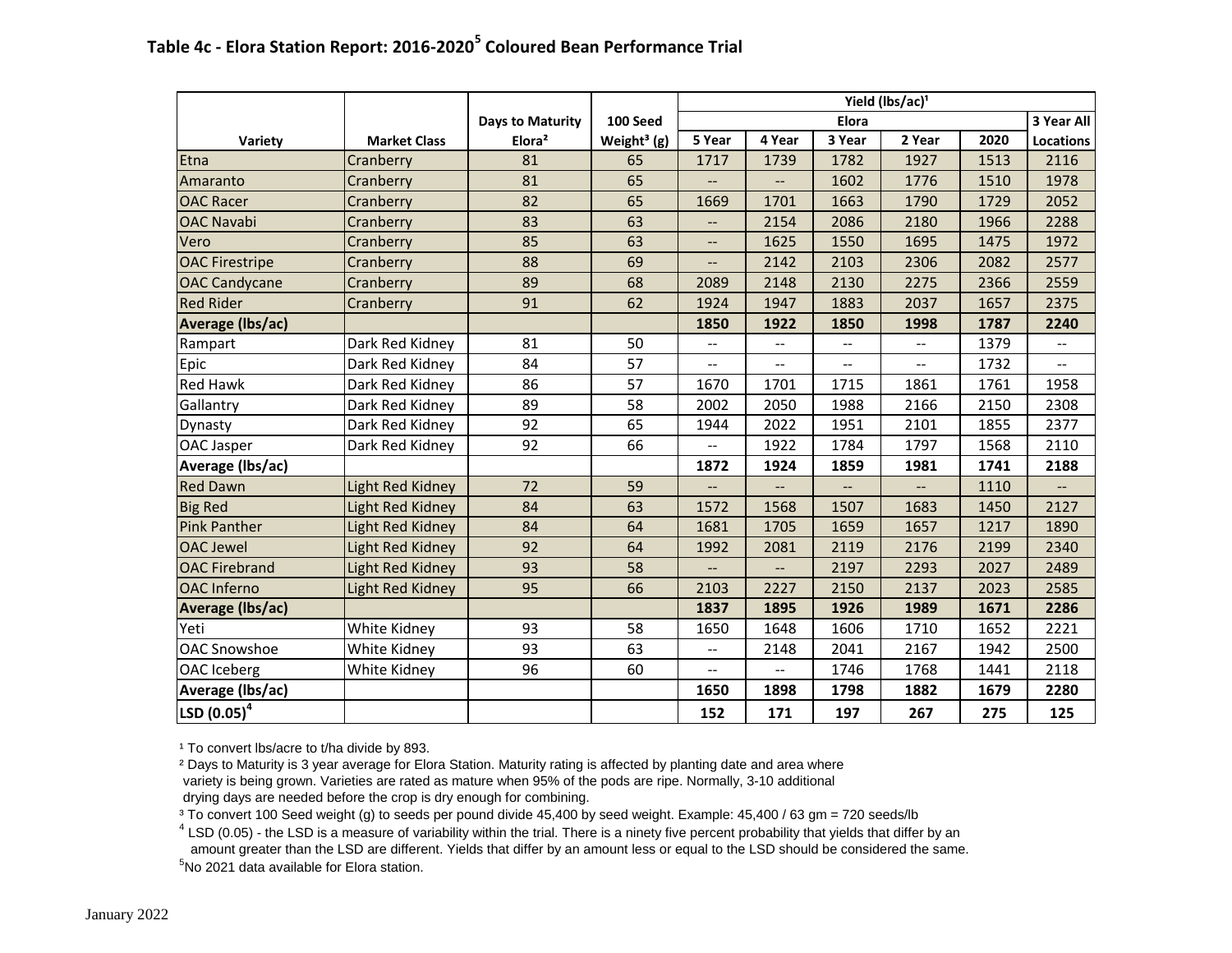|                         |                         |                         |                         | Yield (lbs/ac) <sup>1</sup> |                          |                          |        |      |                  |
|-------------------------|-------------------------|-------------------------|-------------------------|-----------------------------|--------------------------|--------------------------|--------|------|------------------|
|                         |                         | <b>Days to Maturity</b> | 100 Seed                | Woodstock                   |                          |                          |        |      | 3 Year All       |
| Variety                 | <b>Market Class</b>     | Woodstock <sup>2</sup>  | Weight <sup>3</sup> (g) | 5 Year                      | 4 Year                   | 3 Year                   | 2 Year | 2021 | <b>Locations</b> |
| Etna                    | Cranberry               | 82                      | 62                      | 2210                        | 2429                     | 1994                     | 1748   | 1906 | 1972             |
| <b>OAC Racer</b>        | Cranberry               | 83                      | 66                      | 2179                        | 2436                     | 2057                     | 1897   | 1809 | 1977             |
| <b>OAC Navabi</b>       | Cranberry               | 84                      | 61                      | 2172                        | 2350                     | 1988                     | 1903   | 2151 | 2273             |
| Vero                    | Cranberry               | 84                      | 60                      | 2000                        | 2187                     | 1826                     | 1558   | 1412 | 1896             |
| <b>OAC Candycane</b>    | Cranberry               | 87                      | 66                      | 2495                        | 2734                     | 2448                     | 2229   | 2394 | 2527             |
| <b>OAC Firestripe</b>   | Cranberry               | 87                      | 68                      | 2680                        | 2989                     | 2458                     | 2144   | 2211 | 2490             |
| <b>Red Rider</b>        | Cranberry               | 89                      | 61                      | 2388                        | 2668                     | 2215                     | 2048   | 2010 | 2305             |
| <b>Average (Ibs/ac)</b> |                         |                         |                         | 2303                        | 2542                     | 2141                     | 1932   | 1985 | 2206             |
| Rampart                 | Dark Red Kidney         | 87                      | 52                      | $\overline{\phantom{a}}$    | $\overline{a}$           | $- -$                    | 1617   | 1684 | $-$              |
| <b>Red Hawk</b>         | Dark Red Kidney         | 88                      | 54                      | 1858                        | 2022                     | 1707                     | 1620   | 1567 | 1809             |
| Epic                    | Dark Red Kidney         | 89                      | 59                      |                             | $-$                      |                          | 1640   | 1869 |                  |
| OAC Jasper              | Dark Red Kidney         | 90                      | 62                      | 2063                        | 2260                     | 1894                     | 1684   | 1759 | 2056             |
| Gallantry               | Dark Red Kidney         | 91                      | 58                      | 2458                        | 2668                     | 2354                     | 2259   | 2493 | 2314             |
| Dynasty                 | Dark Red Kidney         | 92                      | 63                      | 2469                        | 2723                     | 2314                     | 2101   | 2124 | 2285             |
| Average (Ibs/ac)        |                         |                         |                         | 2212                        | 2418                     | 2067                     | 1820   | 1916 | 2116             |
| <b>Red Dawn</b>         | Light Red Kidney        | 73                      | 61                      | $-$                         | $\overline{\phantom{a}}$ | $\overline{\phantom{a}}$ | 1333   | 1357 |                  |
| <b>Big Red</b>          | Light Red Kidney        | 82                      | 62                      | 2176                        | 2428                     | 2107                     | 1865   | 1900 | 2033             |
| <b>Pink Panther</b>     | <b>Light Red Kidney</b> | 85                      | 62                      | 2085                        | 2304                     | 1879                     | 1648   | 2012 | 1799             |
| OAC Jewel               | Light Red Kidney        | 92                      | 63                      | 2159                        | 2424                     | 2002                     | 1918   | 1537 | 2215             |
| <b>OAC Firebrand</b>    | <b>Light Red Kidney</b> | 92                      | 55                      |                             | 2728                     | 2342                     | 2197   | 2194 | 2484             |
| <b>OAC</b> Inferno      | <b>Light Red Kidney</b> | 95                      | 62                      | 2460                        | 2765                     | 2326                     | 2314   | 2316 | 2473             |
| Average (Ibs/ac)        |                         |                         |                         | 2220                        | 2530                     | 2131                     | 1879   | 1886 | 2201             |
| <b>OAC Snowshoe</b>     | White Kidney            | 94                      | 61                      | 2541                        | 2803                     | 2318                     | 2207   | 2288 | 2378             |
| Yeti                    | White Kidney            | 94                      | 55                      | 2273                        | 2545                     | 2004                     | 1828   | 1784 | 2134             |
| <b>OAC</b> Iceberg      | White Kidney            | 95                      | 56                      | $\overline{\phantom{a}}$    | 2341                     | 1784                     | 1720   | 1818 | 1982             |

**Average (lbs/ac) 2407 2563 2035 1918 1963 2165**

**185 218 215 258 390 120**

<sup>1</sup> To convert lbs/acre to t/ha divide by 893.

**LSD (0.05)<sup>4</sup>**

² Days to Maturity is 3 year average for Woodstock Station. Maturity rating is affected by planting date and area where variety is being grown. Varieties are rated as mature when 95% of the pods are ripe. Normally, 3-10 additional drying days are needed before the crop is dry enough for combining.

<sup>3</sup> To convert 100 Seed weight (g) to seeds per pound divide 45,400 by seed weight. Example: 45,400 / 63 gm = 720 seeds/lb

 $4$  LSD (0.05) - the LSD is a measure of variability within the trial. There is a ninety five percent probability that yields that differ by an amount greater than the LSD are different. Yields that differ by an amount less or equal to the LSD should be considered the same.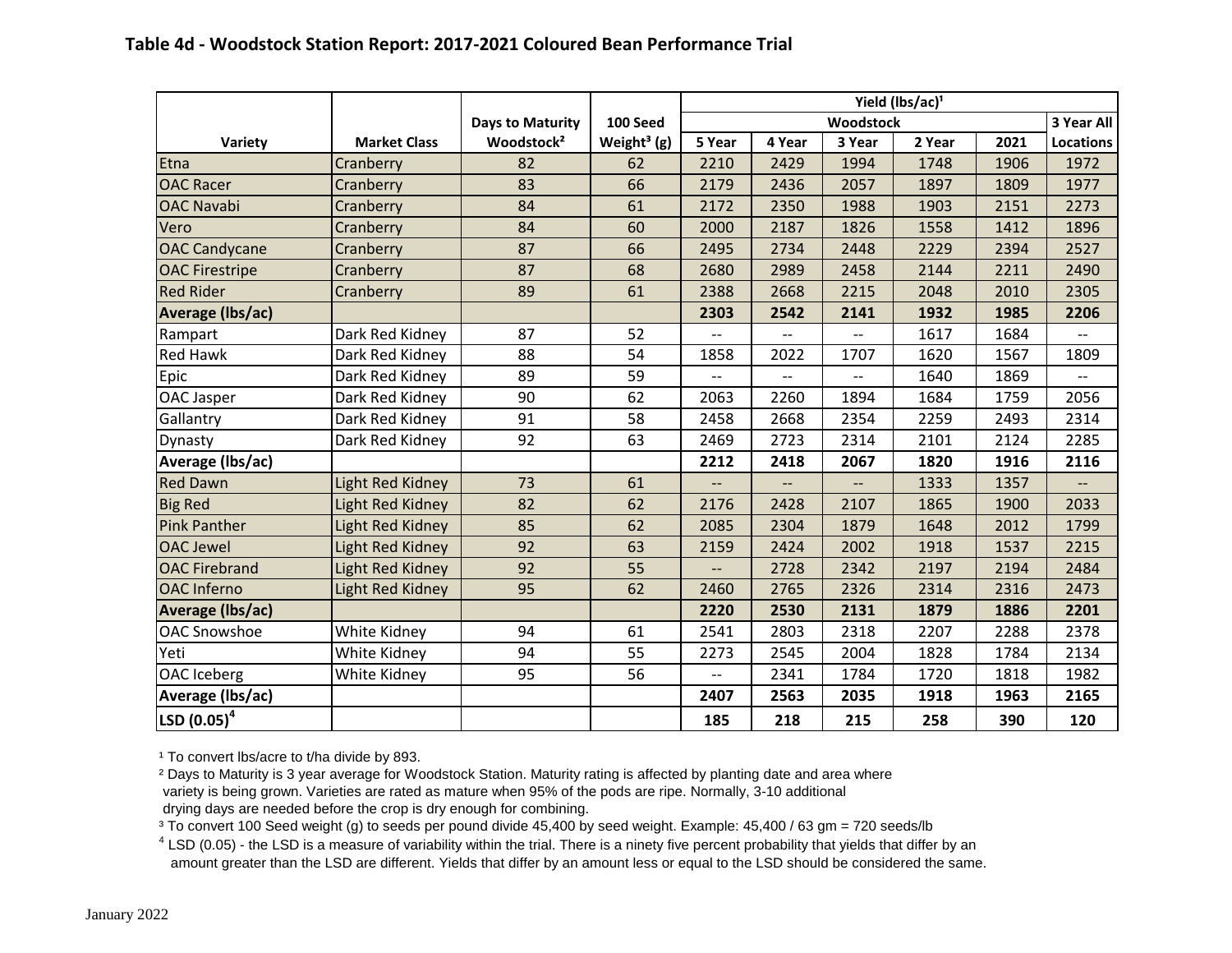# **Graph 4e: Cranberry Bean**

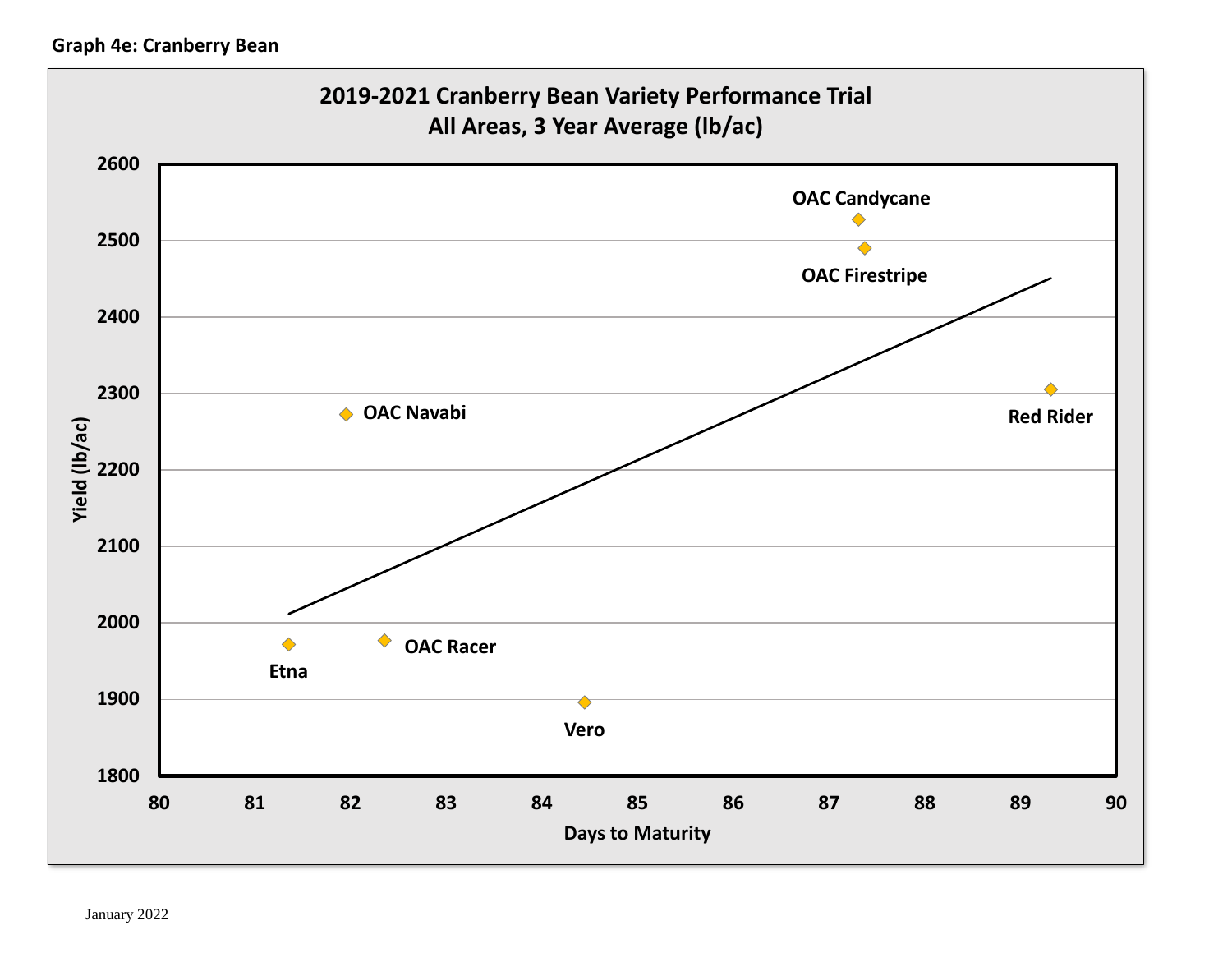# **Graph 4f: Kidney Bean**

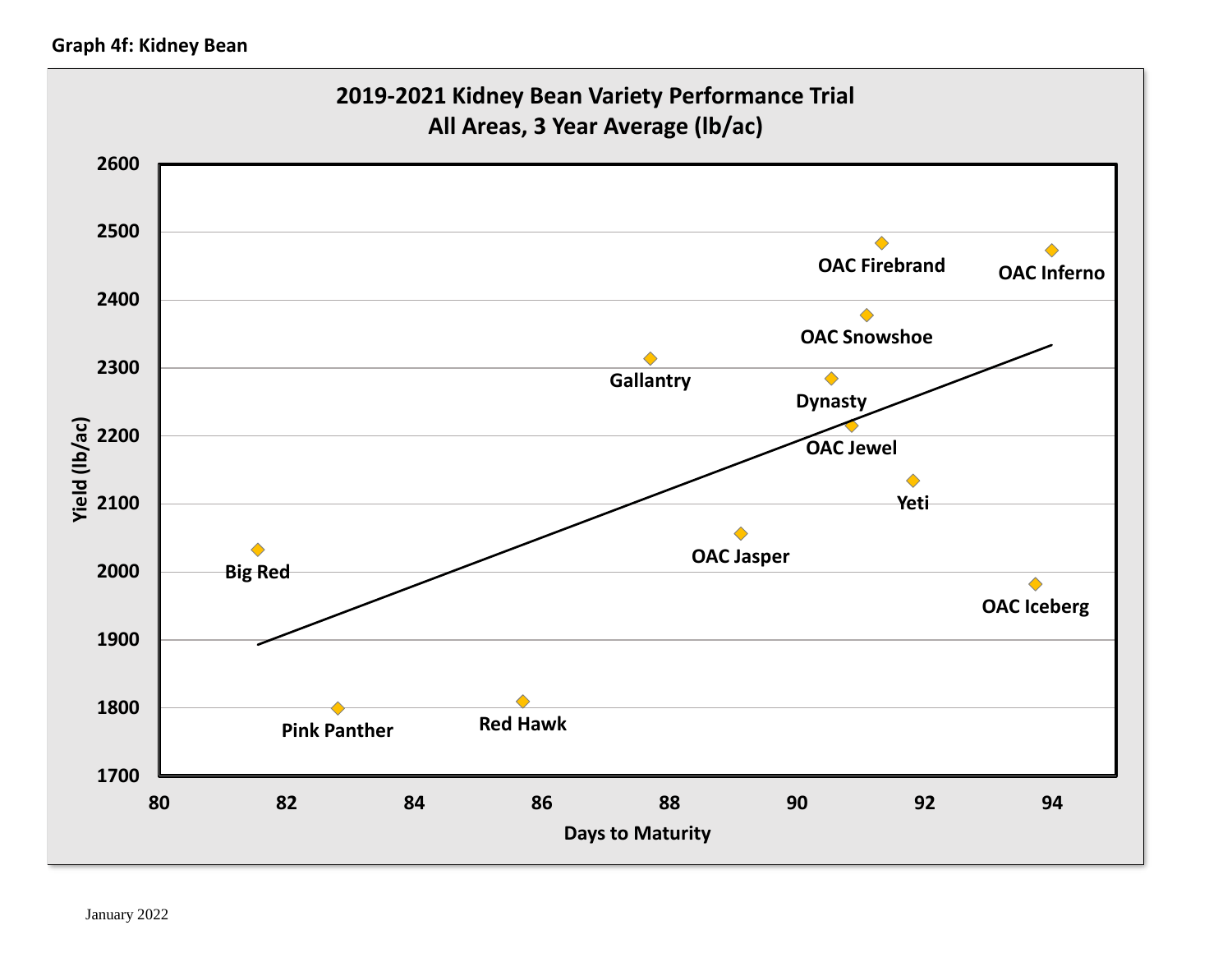|                                     |                  |                       |        | Yield (lbs/ac) <sup>1</sup> |                      |        |                  |                          |        |        |      |                          |                          |            |        |      |        |        |        |        |      |
|-------------------------------------|------------------|-----------------------|--------|-----------------------------|----------------------|--------|------------------|--------------------------|--------|--------|------|--------------------------|--------------------------|------------|--------|------|--------|--------|--------|--------|------|
|                                     | <b>Market</b>    | Days to               |        |                             | <b>All Locations</b> |        | <b>St Thomas</b> |                          |        | Exeter |      |                          |                          | Winchester |        |      |        |        |        |        |      |
| Variety                             | Class            | Maturity <sup>2</sup> | 5 Year | 4 Year                      | 3 Year               | 2 Year | 5 Year           | 4 Year                   | 3 Year | 2 Year | 2021 | 5 Year                   | 4 Year                   | 3 Year     | 2 Year | 2021 | 5 Year | 4 Year | 3 Year | 2 Year | 2021 |
| La Paz                              | Pinto            | 92                    | 3571   | 3497                        | 3587                 | 3546   | 3433             | 3327                     | 3449   | 3395   | 2853 | 3325                     | 3187                     | 3255       | 3031   | 2978 | 3955   | 3977   | 4058   | 4212   | 4826 |
| <b>Black Tails</b>                  | <b>Black</b>     | 93                    | $- -$  | $\sim$ $\sim$               | 3686                 | 3648   | $- -$            | $\overline{\phantom{a}}$ | 3744   | 3931   | 3688 | $\sim$                   | $\overline{\phantom{a}}$ | 3239       | 3132   | 2904 | $-1$   | $\sim$ | 4076   | 3881   | 4265 |
| Zenith                              | <b>Black</b>     | 93                    | 3630   | 3663                        | 3775                 | 3844   | 3812             | 3930                     | 4026   | 4146   | 3541 | 3351                     | 3368                     | 3335       | 3412   | 3229 | 3726   | 3692   | 3963   | 3974   | 4926 |
| <b>OAC Rosito</b>                   | Small Red        | 93                    | 3340   | 3267                        | 3384                 | 3184   | 3555             | 3527                     | 3660   | 3554   | 2996 | 3087                     | 2910                     | 2693       | 2490   | 2371 | 3378   | 3365   | 3801   | 3508   | 4077 |
| Blackbeard                          | <b>Black</b>     | 94                    | $- -$  | 3626                        | 3679                 | 3665   | $- -$            | 3716                     | 3899   | 3953   | 3941 | $\overline{\phantom{a}}$ | 3545                     | 3428       | 3424   | 3335 | $\sim$ | 3618   | 3709   | 3618   | 4401 |
| <b>Viper</b>                        | <b>Small Red</b> | 94                    | 3767   | 3769                        | 3834                 | 3803   | 3944             | 3930                     | 3973   | 4015   | 3588 | 3588                     | 3553                     | 3520       | 3383   | 3137 | 3771   | 3823   | 4011   | 4010   | 4569 |
| Zorro                               | <b>Black</b>     | 94                    | 3611   | 3585                        | 3698                 | 3611   | 3797             | 3777                     | 3864   | 3859   | 3356 | 3350                     | 3298                     | 3226       | 3133   | 2943 | 3684   | 3682   | 4005   | 3841   | 4344 |
| <b>OAC Vortex</b>                   | <b>Black</b>     | 95                    | 3733   | 3747                        | 3809                 | 3891   | 3881             | 3879                     | 3936   | 4224   | 4486 | 3449                     | 3430                     | 3369       | 3478   | 3288 | 3870   | 3933   | 4124   | 3970   | 4714 |
| Spectre                             | <b>Black</b>     | 98                    | $- -$  | 3728                        | 3720                 | 3725   | $\sim$           | 4022                     | 3992   | 4056   | 3430 | $\overline{\phantom{a}}$ | 3470                     | 3273       | 3184   | 2882 | $\sim$ | 3693   | 3895   | 3937   | 4368 |
| Average Yield (lbs/ac) <sup>1</sup> |                  |                       | 3609   | 3610                        | 3686                 | 3657   | 3737             | 3764                     | 3838   | 3904   | 3542 | 3358                     | 3345                     | 3260       | 3185   | 3008 | 3731   | 3723   | 3960   | 3884   | 4499 |
| LSD (0.05) <sup>3</sup>             |                  |                       | 147    | 162                         | 166                  | 218    | 292              | 346                      | 348    | 462    | 656  | 221                      | 222                      | 263        | 345    | 339  | 248    | 255    | 242    | 309    | 433  |

<sup>1</sup> To convert lbs/acre to t/ha divide by 893.

² Maturity is 3 year average. Maturity rating is affected by planting date and area where variety is being grown. Varieties are rated

as mature when 95% of the pods are ripe. Normally, 3-10 additional drying days are needed before the crop is dry enough for combining.

<sup>3</sup> LSD (0.05) - the LSD is a measure of variability within the trial. There is a ninety five percent

probability that yields that differ by an amount greater than the LSD are different.

Yields that differ by an amount less or equal to the LSD should be considered the same.

| <b>Testing Locations</b> |      |      |      |      |      |  |  |  |  |
|--------------------------|------|------|------|------|------|--|--|--|--|
| <b>St Thomas</b>         | 2021 | 2020 | 2019 | 2018 | 2017 |  |  |  |  |
| Exeter                   | 2021 | 2020 | 2019 | 2018 | 2017 |  |  |  |  |
| Winchester               | 2021 | 2020 | 2019 | 2018 | 2017 |  |  |  |  |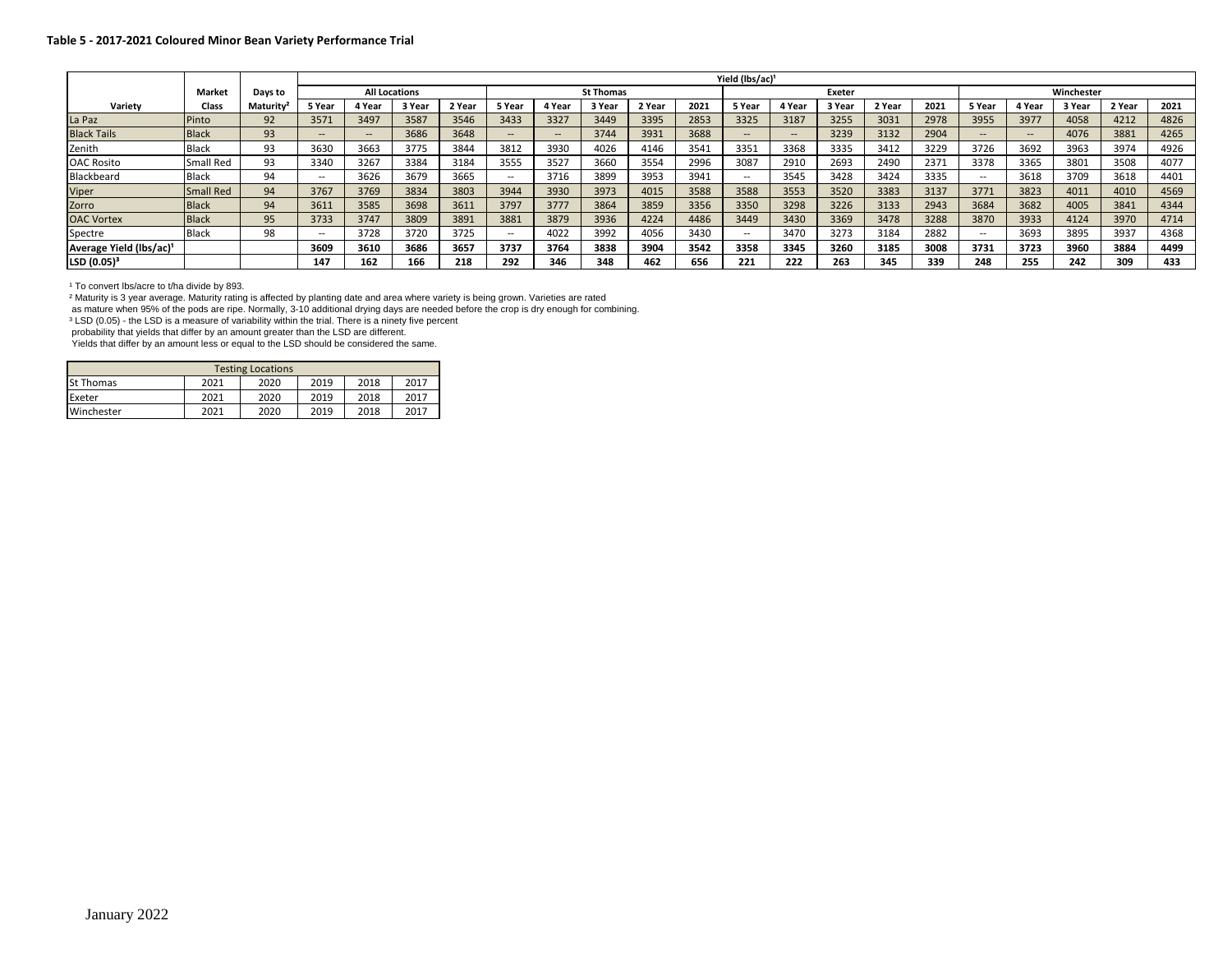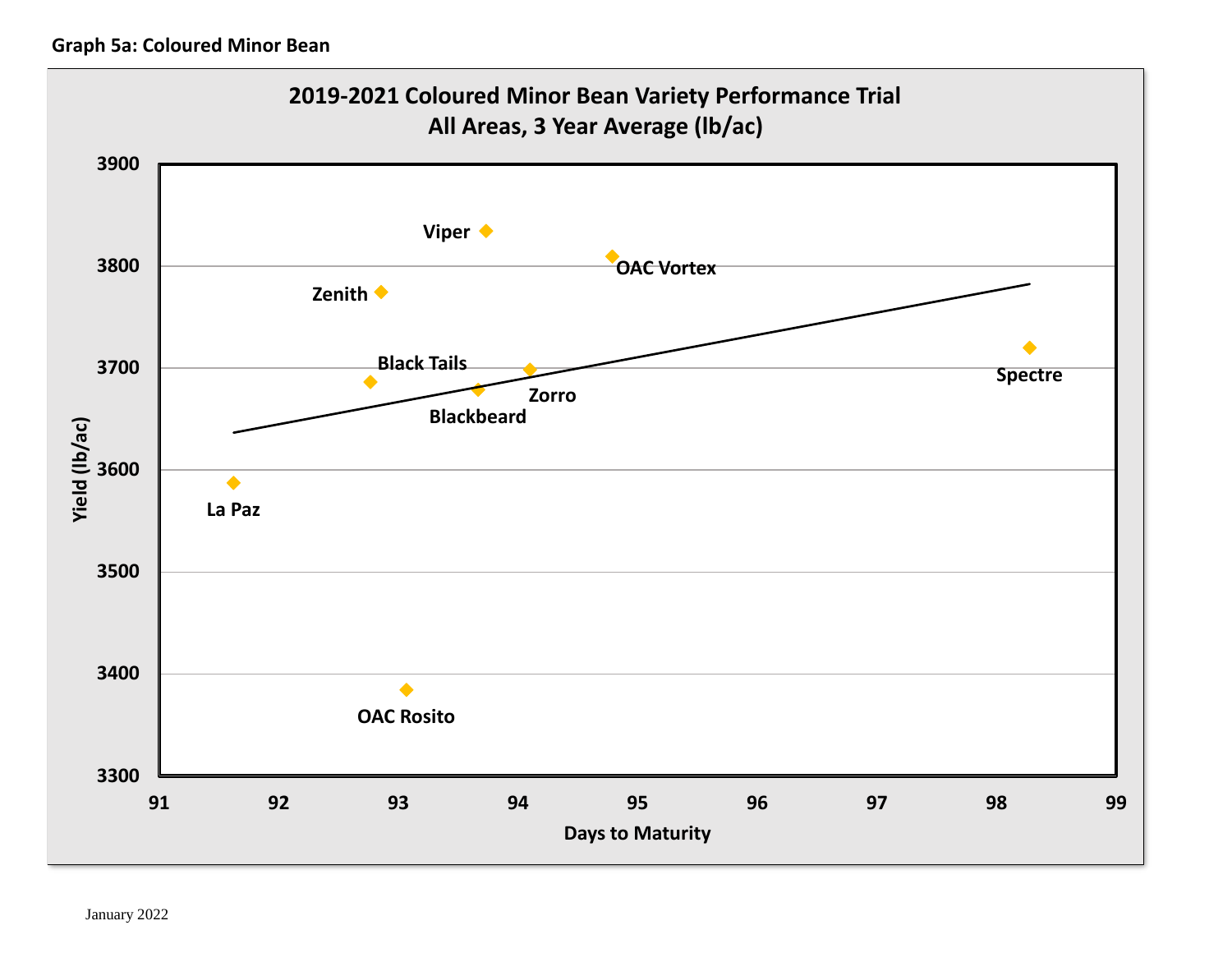|                    |                               |                                     |           |                                           |                          | Disease Reaction <sup>1</sup> |                         |                             |                    |                             |
|--------------------|-------------------------------|-------------------------------------|-----------|-------------------------------------------|--------------------------|-------------------------------|-------------------------|-----------------------------|--------------------|-----------------------------|
|                    |                               |                                     |           | <b>Bean Common</b><br><b>Mosaic Virus</b> | Anthracnose <sup>2</sup> |                               |                         |                             |                    |                             |
| Variety            | <b>Market</b><br><b>Class</b> | 100 Seed<br>Weight <sup>3</sup> (g) |           | Race<br>15                                | Race<br>73<br>17<br>23   |                               | Common<br><b>Blight</b> | Harvestability <sup>4</sup> | <b>Distributor</b> |                             |
| La Paz             | Pinto                         | 40.0                                | <b>NA</b> | <b>NA</b>                                 | <b>NA</b>                | <b>NA</b>                     | S                       | S                           | 2.9                | <b>ADM Seedwest</b>         |
| <b>Black Tails</b> | <b>Black</b>                  | 23.3                                | <b>NA</b> | <b>NA</b>                                 | <b>NA</b>                | <b>NA</b>                     | <b>NA</b>               | $\mathsf{S}$                | 1.9                | <b>Western Harvest Bean</b> |
| Zenith             | <b>Black</b>                  | 25.0                                | <b>NA</b> | <b>NA</b>                                 | <b>NA</b>                | <b>NA</b>                     | R                       | $\mathsf{S}$                | 1.7                | Hensall Co-op               |
| <b>OAC Rosito</b>  | Small Red                     | 24.3                                | R         | R                                         | <b>NA</b>                | <b>NA</b>                     | S                       | S                           | 2.0                | Hensall Co-op               |
| Blackbeard         | <b>Black</b>                  | 24.6                                | <b>NA</b> | <b>NA</b>                                 | <b>NA</b>                | <b>NA</b>                     | <b>NA</b>               | <b>NA</b>                   | 1.7                | Western Harvest Bean        |
| Viper              | <b>Small Red</b>              | 30.9                                | <b>NA</b> | <b>NA</b>                                 | <b>NA</b>                | <b>NA</b>                     | $\mathsf{S}$            | S.                          | 2.6                | <b>ADM Seedwest</b>         |
| Zorro              | <b>Black</b>                  | 24.6                                | R         | R.                                        | $\mathsf{R}$             | R.                            | S.                      | S                           | 2.0                | Hensall Co-op               |
| <b>OAC Vortex</b>  | <b>Black</b>                  | 24.2                                | R.        | R.                                        | <b>NA</b>                | <b>NA</b>                     | S.                      | R.                          | 2.4                | AAFC/U of G                 |
| Spectre            | <b>Black</b>                  | 25.5                                | <b>NA</b> | <b>NA</b>                                 | <b>NA</b>                | <b>NA</b>                     | <b>NA</b>               | <b>NA</b>                   | 1.9                | Western Harvest Bean        |

 $R =$  Resistant, S = Susceptible, NA = Not Available

² Anthracose ratings, the predominant race found now in Ontario is Race 73. Race 17 (binary system) is equivalent to the Alpha race, race 23 (binary system) is equivalent to the Delta race.

<sup>3</sup> To convert 100 seed weight (g) to seeds per pound divide 45,400 by seed weight. Example: 45,400 / 63 gm = 720 seeds/lb

 $4$  A variety's harvestability is based on a scale of 1-5, where 1 = upright plant type, standing erect with good bottom pod height and 5 = more prostrate plant type or plants that are not erect, with poor bottom pod height.